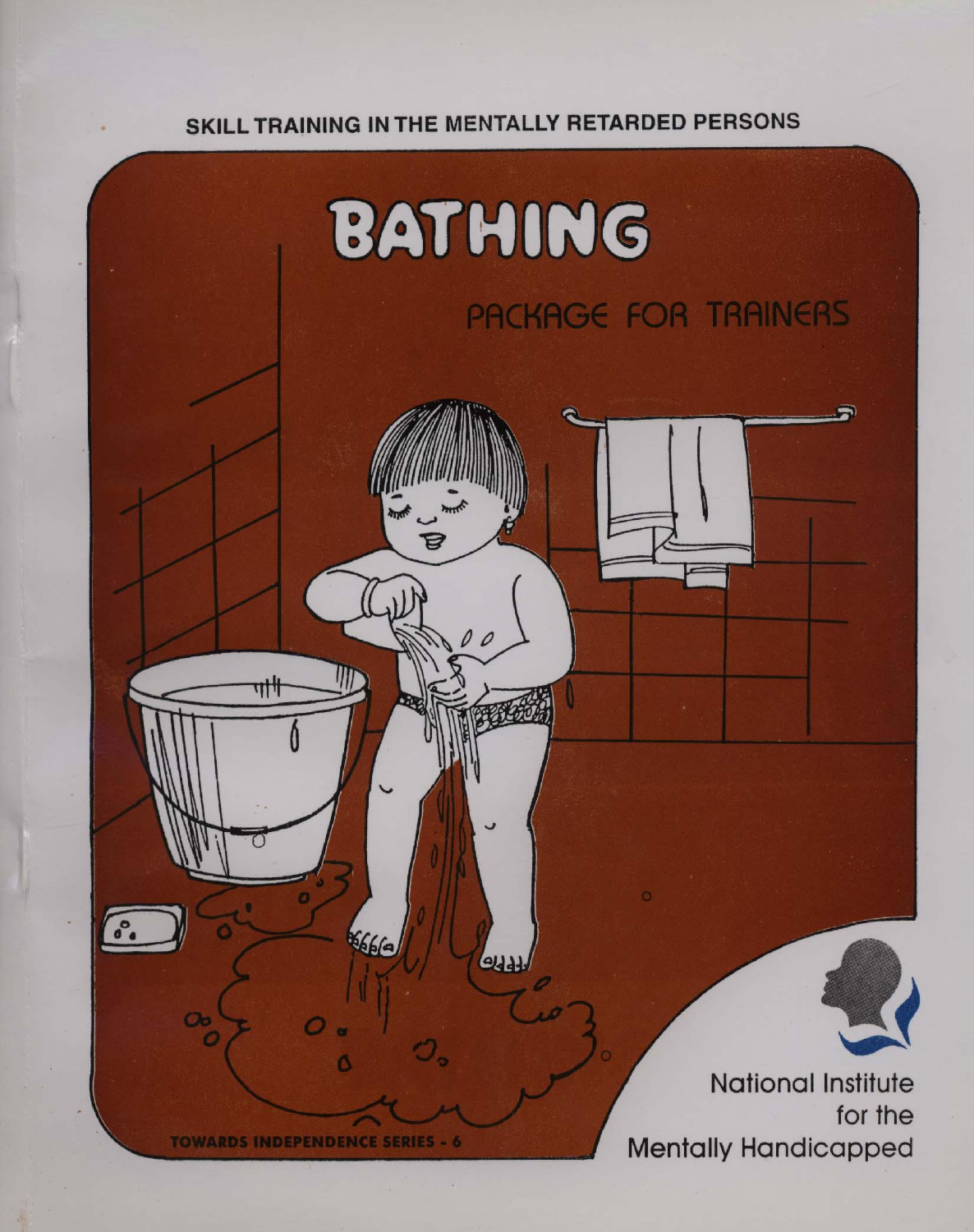#### SKILL TRAINING IN THE MENTALLY RETARDED PERSONS

PACKAGE FOR TRAINERS

# BATHING

Towards Independence Series - 6

#### (Funded by UNICEF)

National Institute for the Mentally Handicapped

(Ministry of Welfare, Govt. of India) Manovikas Nagar, Bowenpally Secunderabad 500 011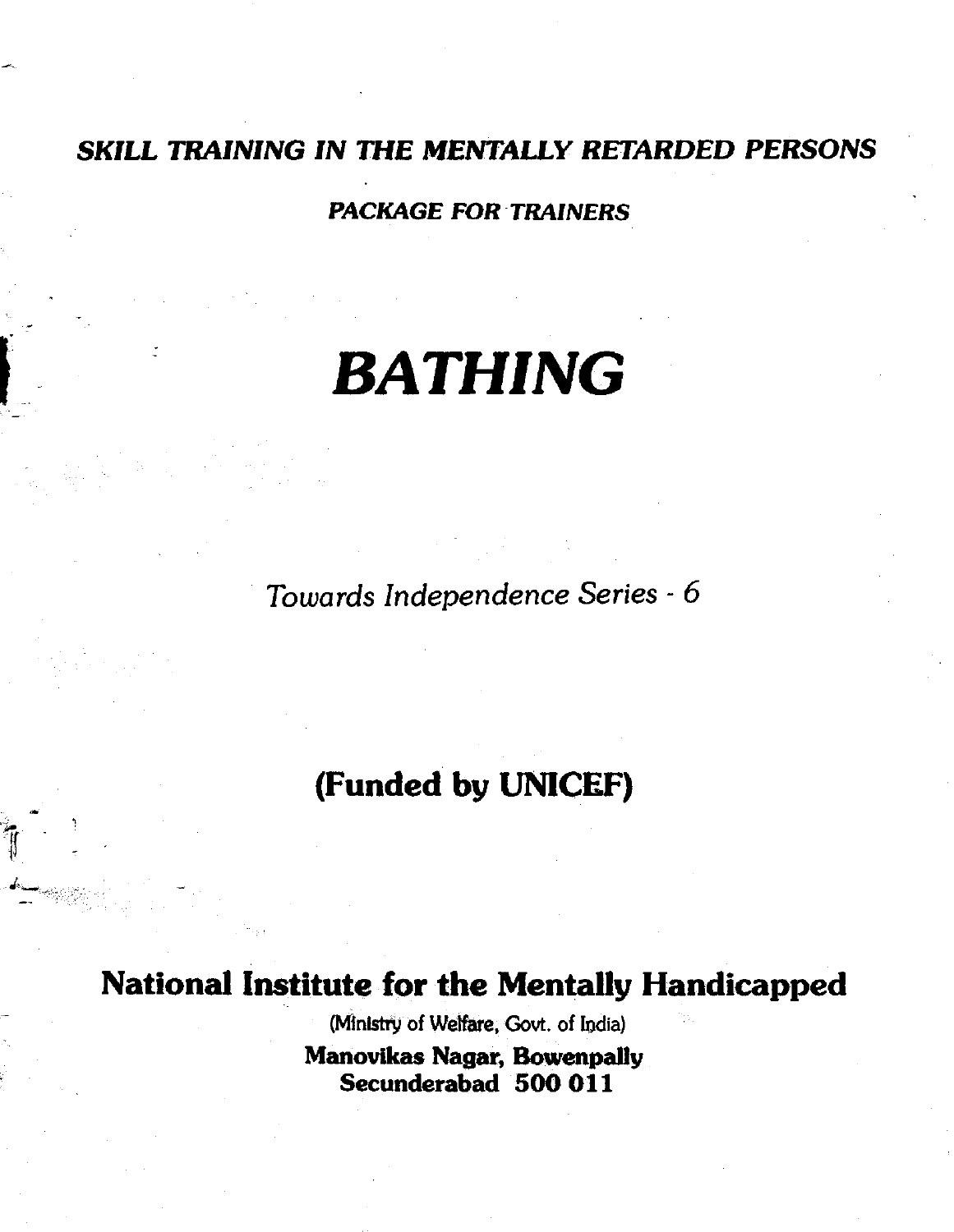Copyright @ National Institute for the Mentally Handicapped, 1990 All rights reserved.

## Reprint 2001 Contributors:

#### M.S. (Sp. Ed.) Ph, D.,  $D.S.Ed$ Project Coordinator Research Officer

# Jayanthi Narayan **A.T. Thressia Kutty**<br>M.S. (Sp. Ed.) Ph. D., D.S.Ed M.A., A.Ed., D.S.Ed.

•1

#### Other titles in the series:

- \* Gross Motor Skills
- \* Fine Motor Skills
- \* Eating Skills
- \* Toilet Training
- \* Tooth Brushing
- \* Dressing
- \* Grooming
- \* Social Skills

#### Artist : K. Nageswar Rao

Printed at : Sree Ramana Process, Secunderabad. Hello : 7811750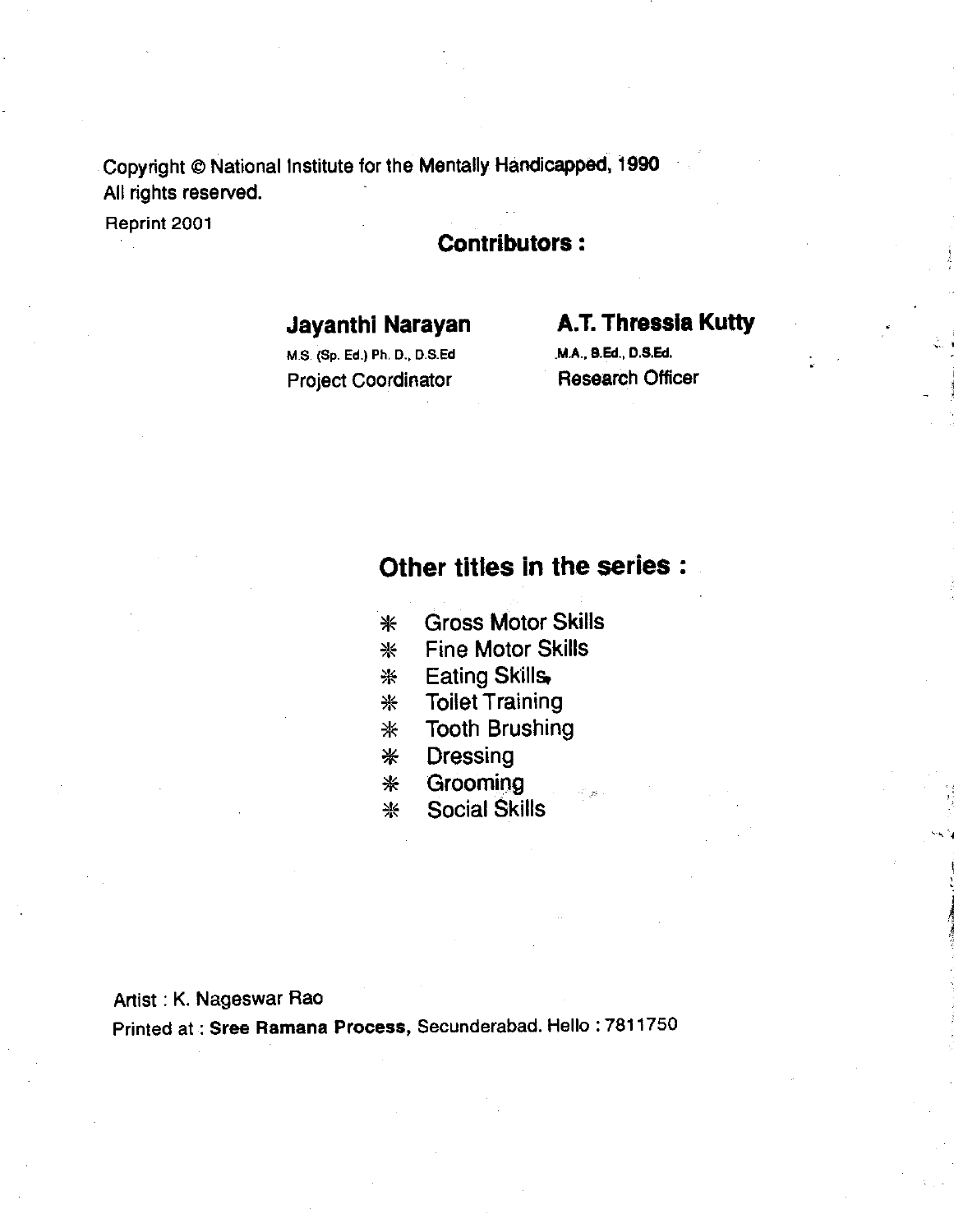# ABOUT THE BOOKLET ..........

This book is one among the series of books developed for the benefit of the parents and trainers of the mentally retarded and developmentally delayed children. The activities in which these children are to be trained for independent living are very many. Among them, feeding, toiletting, brushing, grooming, bathing, dressing, gross and fine motor activities and socialization are some of the basic and important skills. This series of books provide in a step by step manner, procedures for finding out the delay or deficit in the child and the steps in training them. Simple language is used with appropriate illustrations so that parents and other trainers can easily follow the steps. It should be remembered that the activities listed are some of the basic ones. Common sense and imagination of the trainers will be of great assistance in enhancing the skill in the child. We hope that the trainers find these booklets useful to them.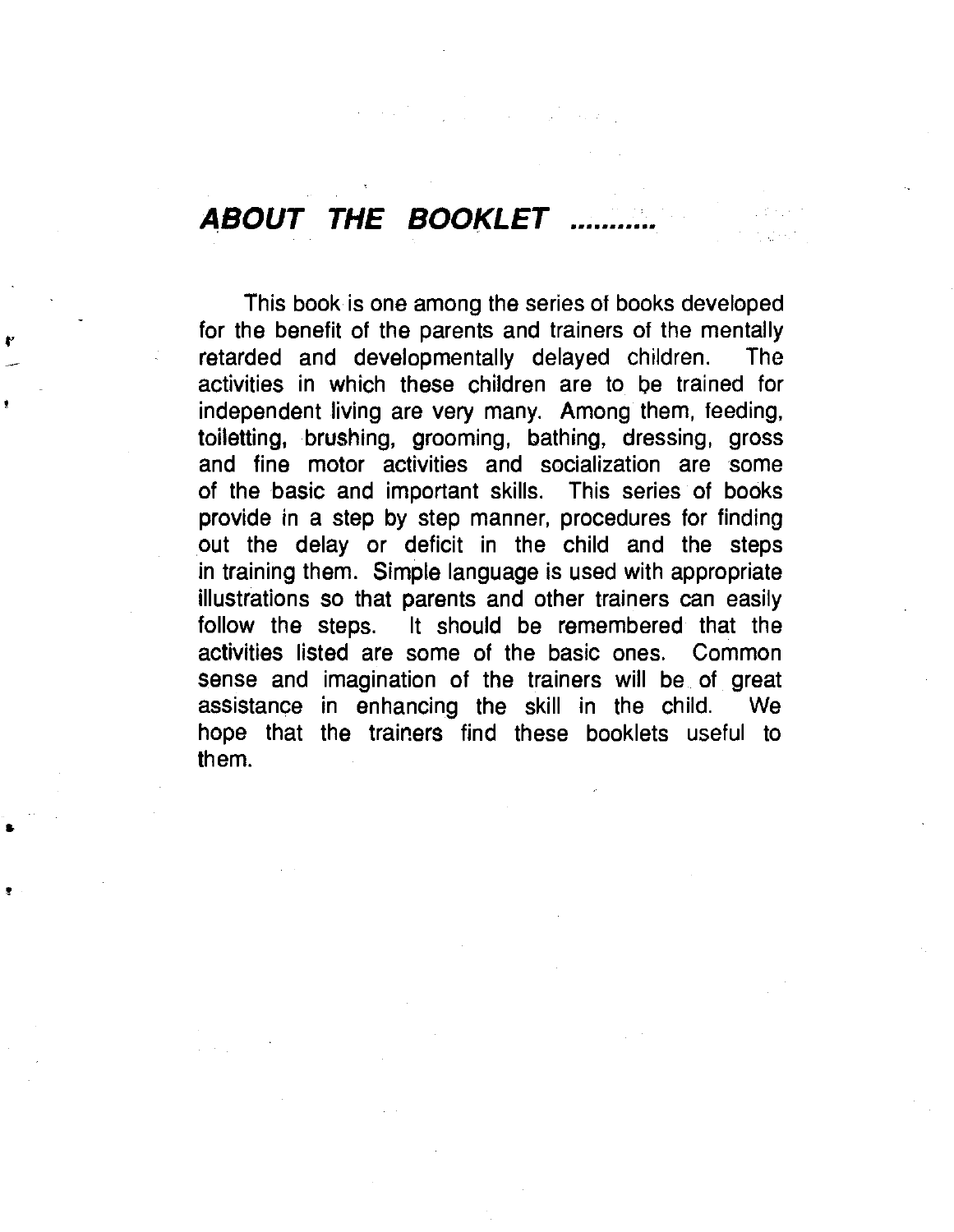#### ACKNOWLEDGEMENTS

The project team expresses sincere thanks to UNICEF for funding this project. The advice and guidance provided bythe folloWing project advisory committee members priodicaIIy during the course of the project is gratefully acknowledged.

#### **Project Advisory Committee Institute members**

Dr. V. Kumaraiah Dr. D.K. Menon Associate Professor, (Cl. Psy) Director NIMHANS, Bangalore

Ms. V. Vimala, Dr. T. Madhavani Vice Principal **Asst.** Prof. of Psychiatry Balavihar Training School Madras

Prof. K.C. Panda, Mr. T.A. Subba Rao **Principal Lect. in Speech Pathology** Regional College of Education **Bhubaneswar** 

Dr. N.K. Jangira Mrs. Reeta Peshawaria Professor (Special Education) Lect. in Cl. Psychology **NCERT New Delhi** 

Ms. Girija Devi Asst. Communication Devt. Officer UNICEF, Hyderabad

The guidance and suggestions of Dr. D.K. Menon, Director, NIMH are especially acknowledged with special reference. The efficient secretarial assistance in typing out the drafts throughout the project by Sri A. Venkateswara Rao requires a special<br>mention and orateful acknowledgement. The administrative support by mention and grateful acknowledgement. Sri T. Pitchaiah, Sri V. Ram Mohan Rao and Mr. K.S.R.C. Murthy are sincerely appreciated. Last, but not the least, we are grateful to the parents of the mentally retarded children who cooperated with us for the field trial of the skill training packages and for having given suggestions for modification which are suitably incorporated.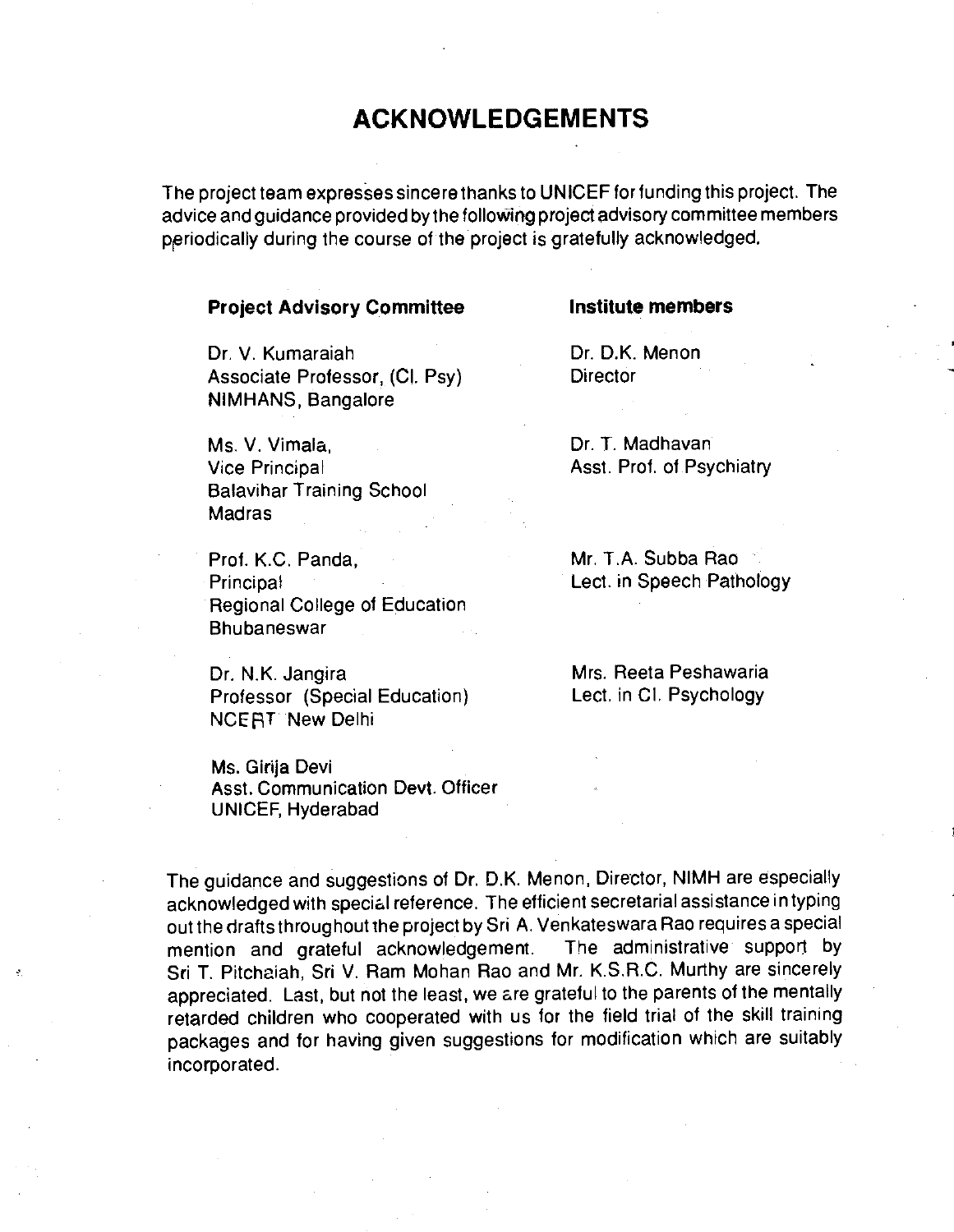#### CONTENTS PAGE

¥

| <b>Introduction</b>                                    |   |     |
|--------------------------------------------------------|---|-----|
| Need for training                                      | . | 2   |
| Readiness for training                                 |   | 4   |
| <b>Problems</b>                                        |   | 5   |
| When to train?                                         |   |     |
| How to train?                                          |   | 8   |
| Step-by-step training                                  |   | 11  |
| Bathing in a bathing room<br>with shower and tap water |   | 12. |
| Bathing by taking water<br>from a bucket               |   | 24  |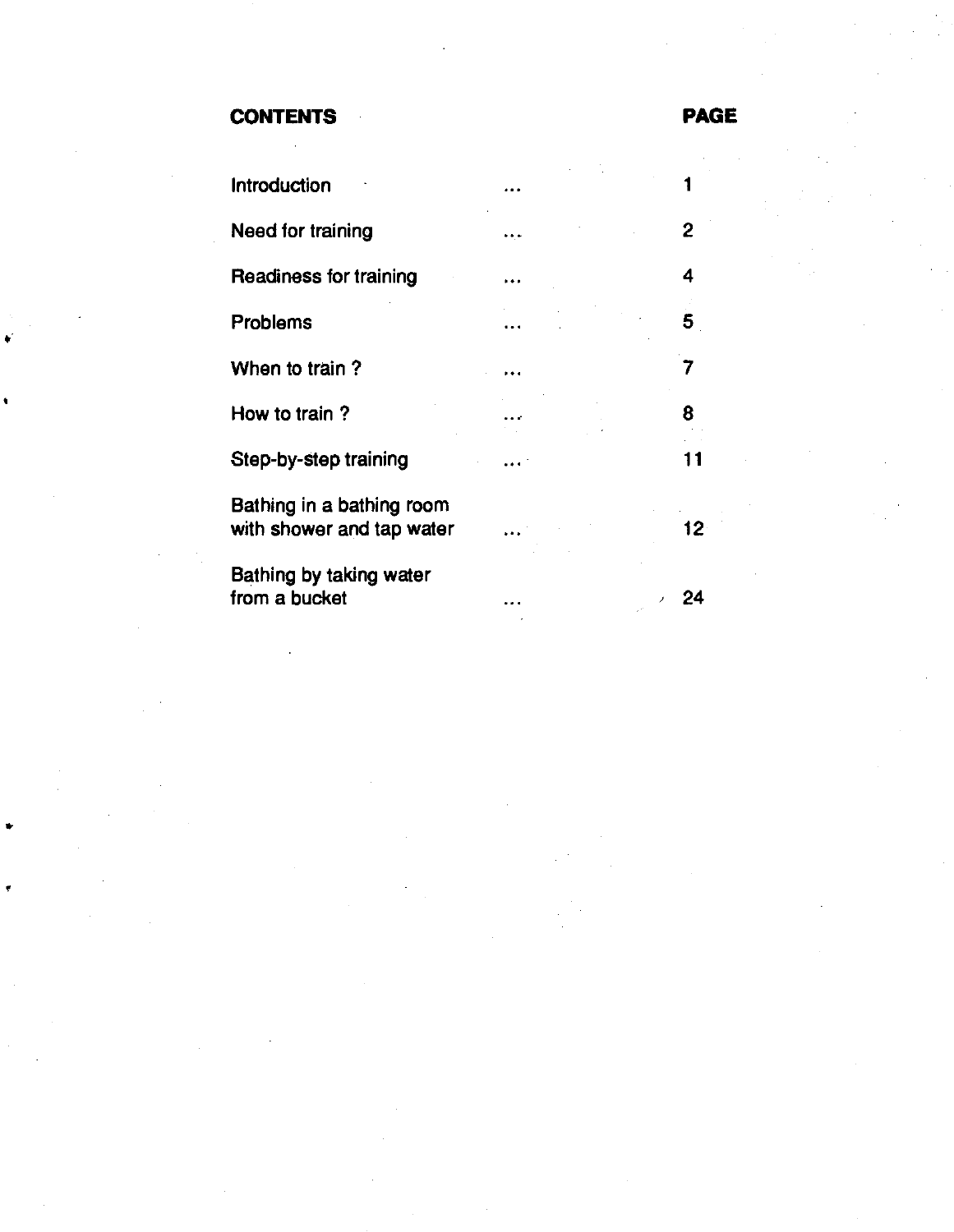#### INTRODUCTION

<span id="page-6-0"></span>It is the general tendency of parents to assist their children to have a proper bath. In course of time, normal children become independent while the mentally retarded children continue to be dependent on others. So the responsibility lies with the parents to lead their mentally retarded children towards independence by giving them the opportunity to learn.

This booklet explains how to guide the mentally retarded children to achieve independence in bathing by using proper methods, appreciation and rewards.

•1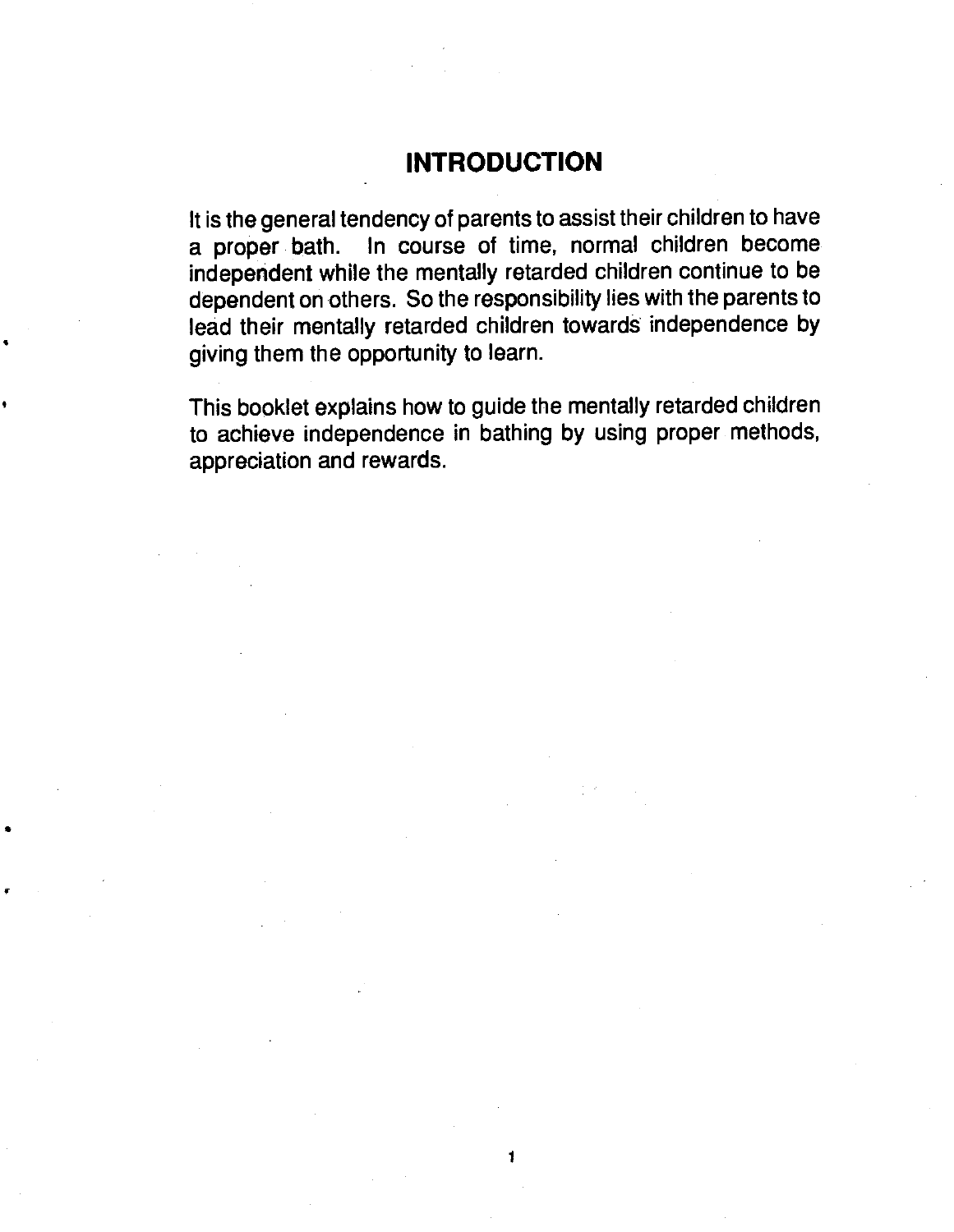#### NEED FOR TRAINING

Independence in bathing gives a mentally retarded person

<span id="page-7-0"></span>

Awareness of privacy







Sense of cleanliness



Personal Independence



sense of achievement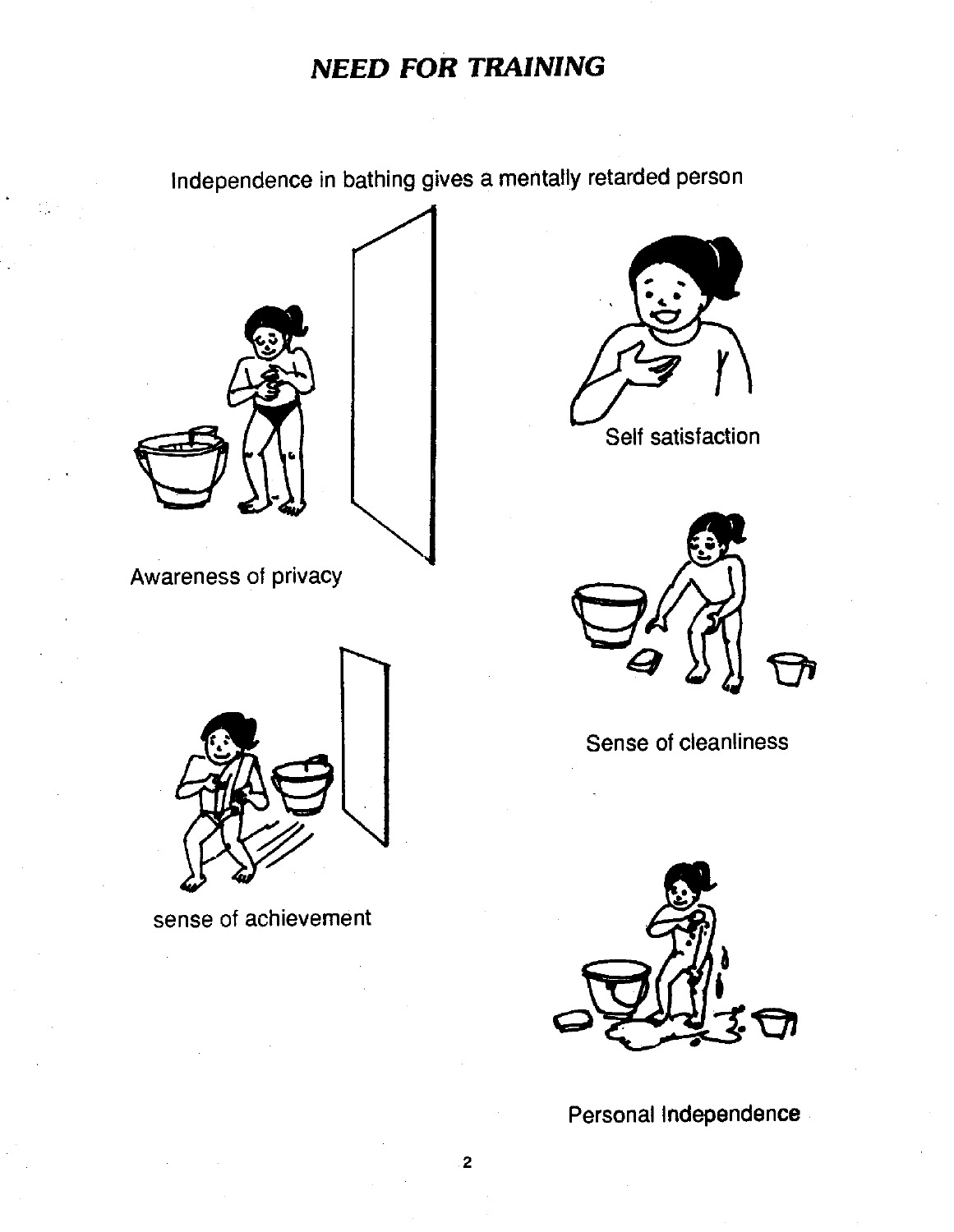#### Bathing is one of the self-help skills which has to be taught to the mentally retarded persons. It includes:

- - Oiling hair
- Removing clothes
- Washing hair
- Applying soap/shampoo
- Rubbing / scrubbing
- Washing off soap
- Drying hair
- Wiping the entire body
- Wearing clothes

## A NORMAL CHILD BATHES SELF WITH MINIMAL SUPERVISION BY THE AGE OF 6 YEARS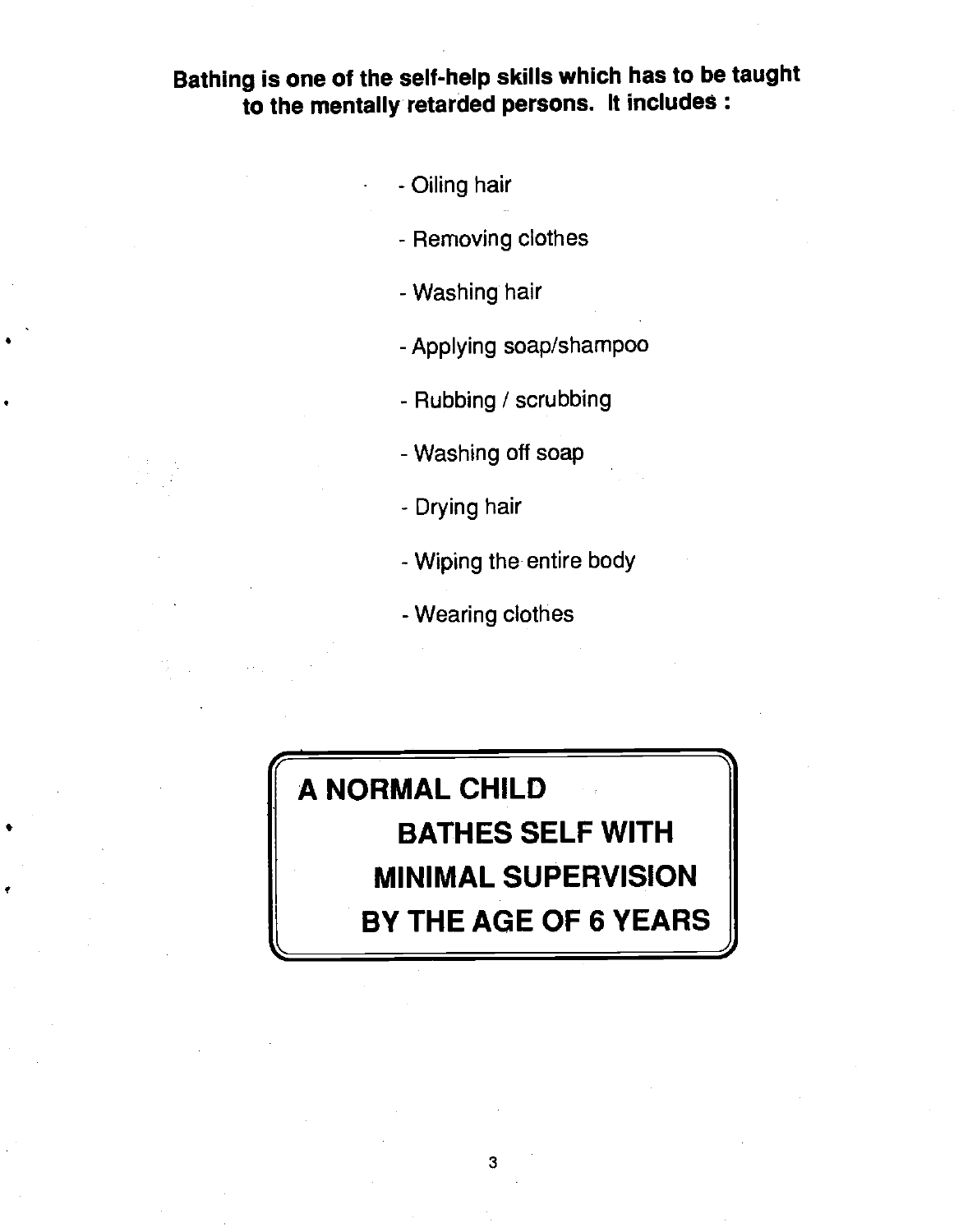#### READINESS FOR TRAINING

<span id="page-9-0"></span>The trainee should be able to follow instrúctions.

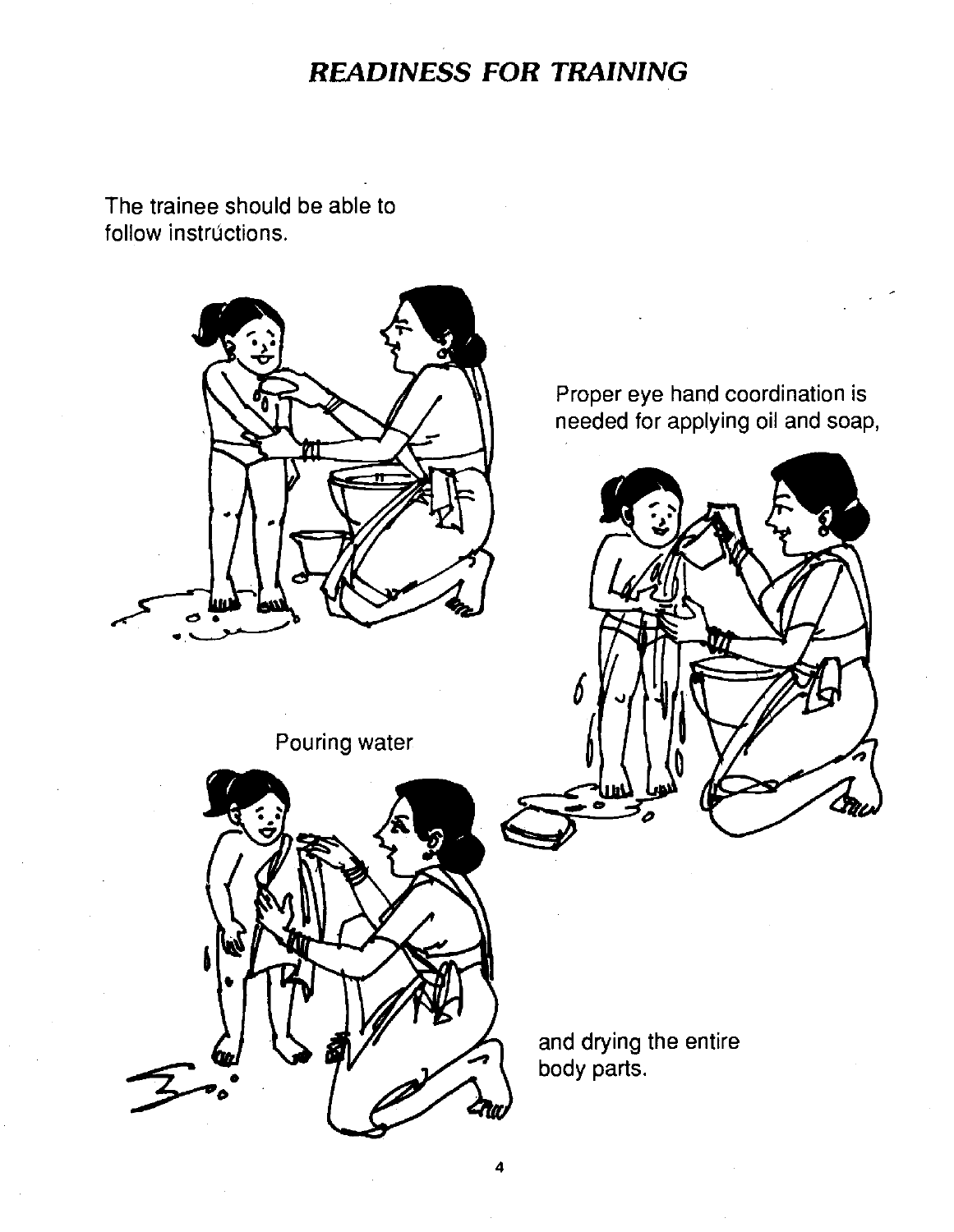#### <span id="page-10-0"></span>PROBLEMS

- Lack of initiation to take bath regularly on time
- Lack of coordination of hands.
- Preference of the parent/caretaker to bathe the child rather than allowing the child to do by himself.
- Inability to apply soap, rub, and wash the entire body.
- Lack of appreciation by the adult when the child cooperates and attempts.
- Expectation of the parent that the child be perfect in the skill in the initial stage itself.

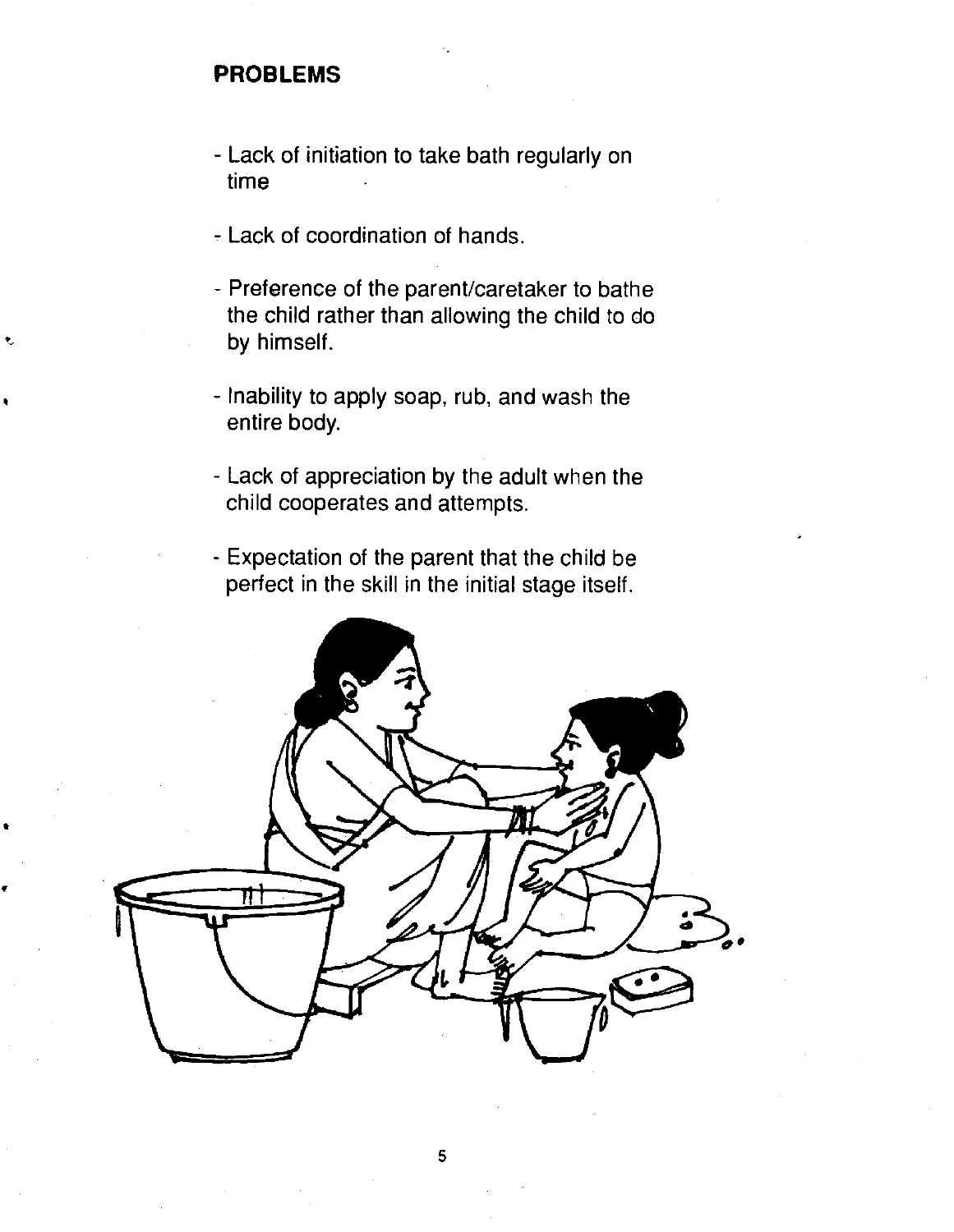# HOW TO SOLVE THE PROBLEMS  $\sqrt{\frac{60 \text{ Look}}{c_{BFGH} \ell_{CUEAN}}}$

If the child does not show interest to take bath, show him when his brothers and sisters go to take.bath. Appreciate them in front of the child - when they come out smelling good and looking fresh with clean dress after bath.



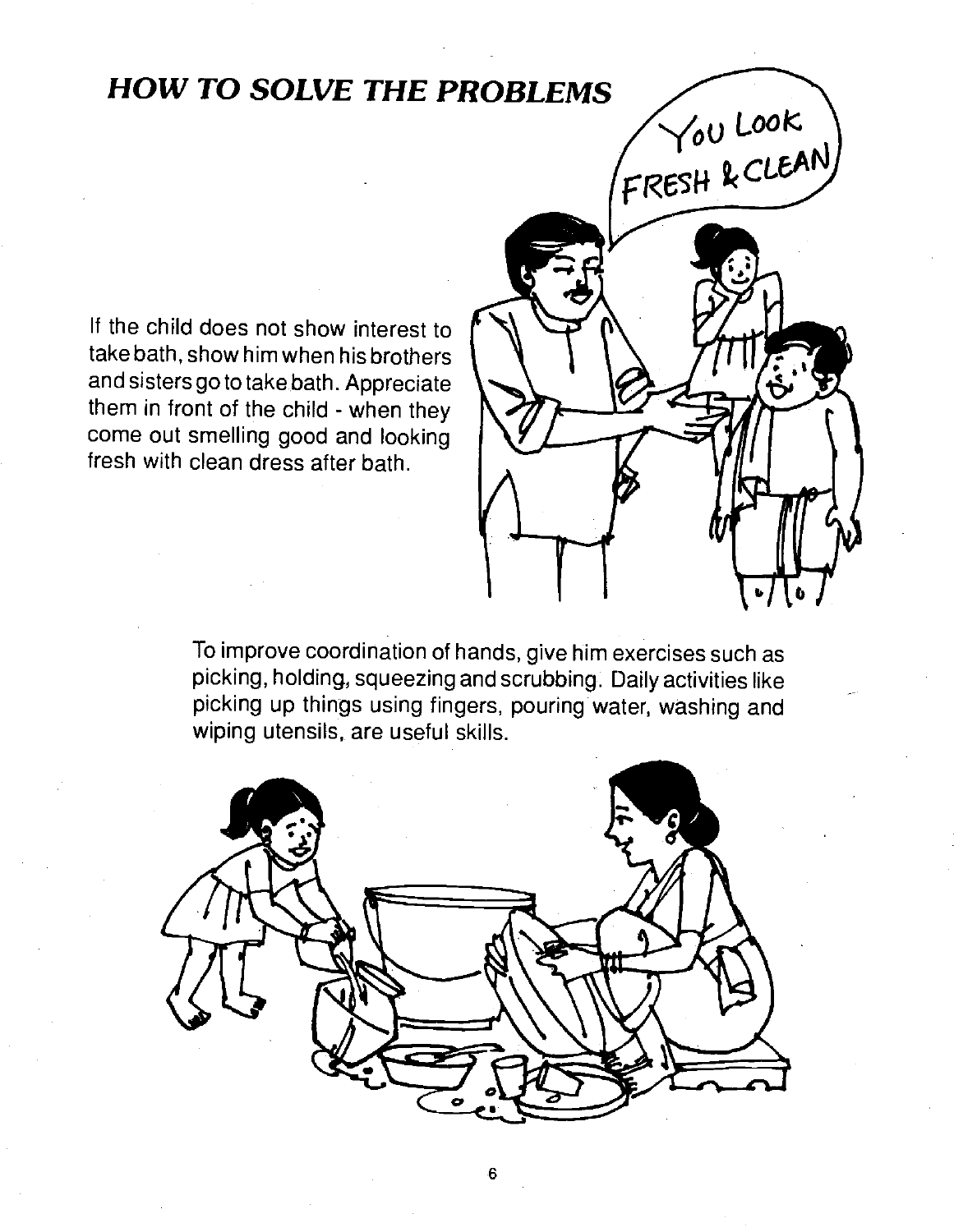#### WHEN TO TRAIN?

<span id="page-12-0"></span>Make use of actual situations:

- Morning: After toileting and brushing, make it a habit to take bath before breakfast.
- Evening : After coming from school, play and other activities, let him have bath before dinner and going to bed.

Use bathing, time to train.

Try to get the child's cooperation from early days onwards while giving a bath.

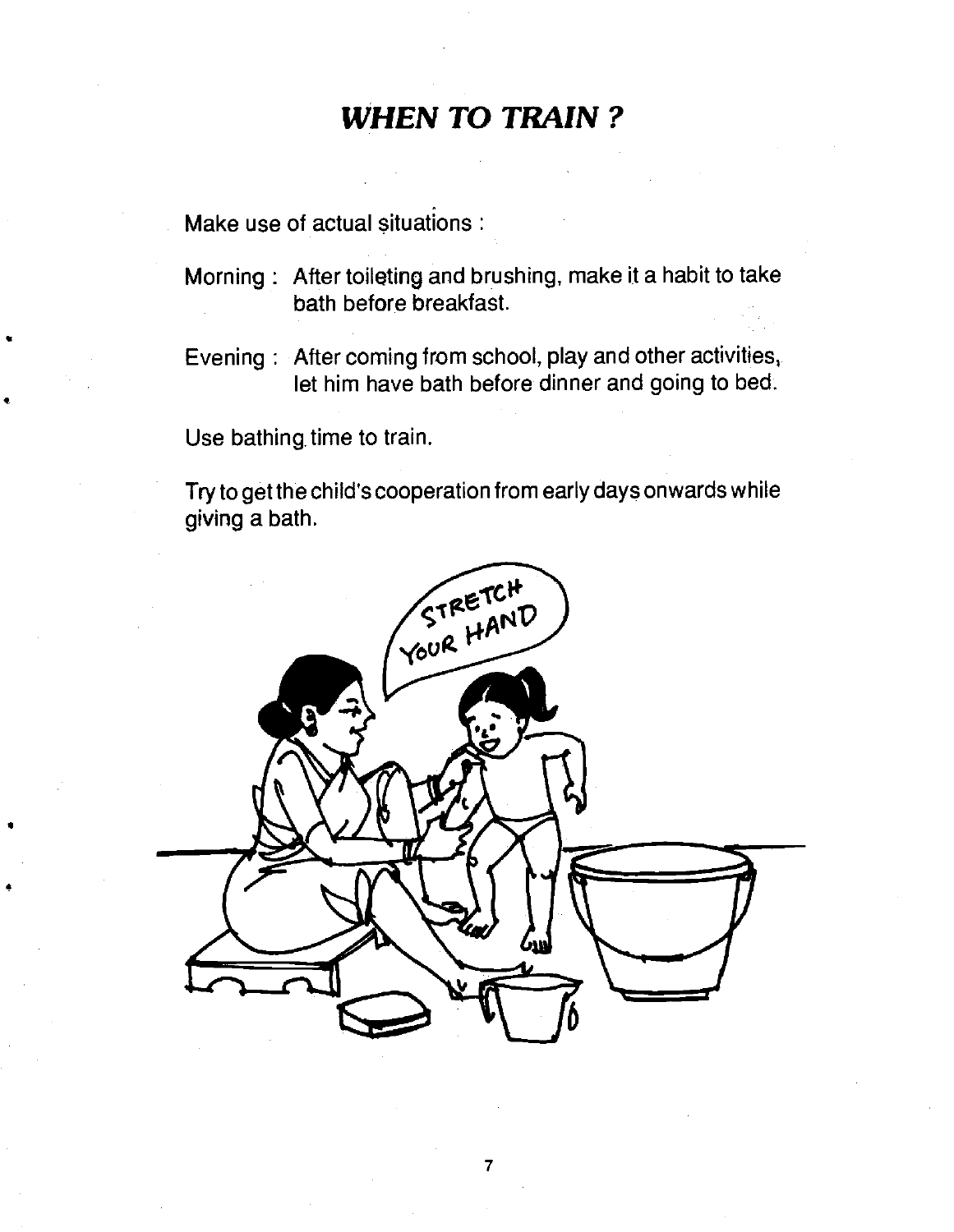#### <span id="page-13-0"></span>HOW To TRAIN?

Methods to teach bathing in a bathroom with tap water and shower





and taking water from a bucket using a mug are explained in this booklet.

Select the one, the child has to use in daily life depending on home environment. Later, teach both the methods so that the child can use the skill in both the situations depending on the need.

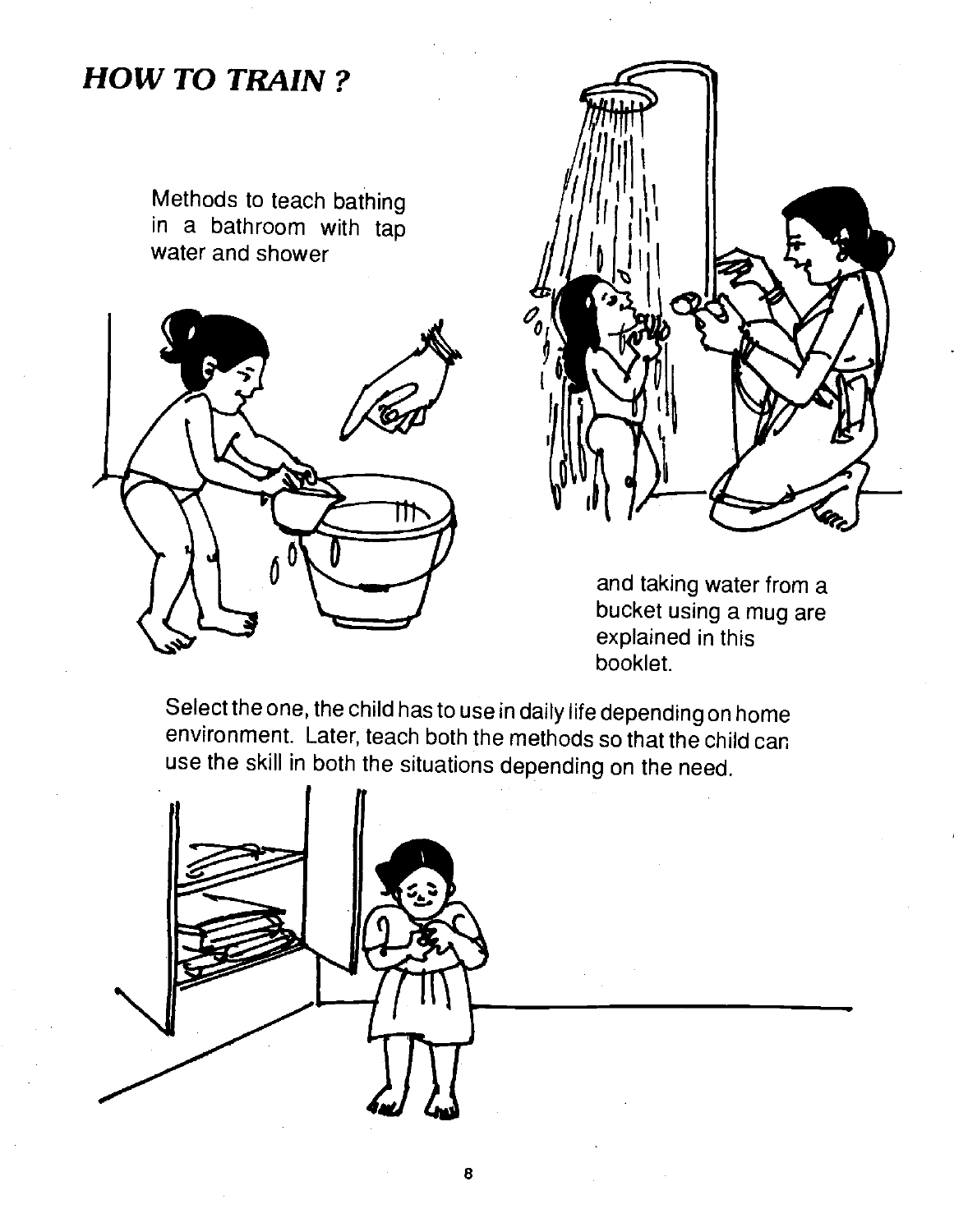Initially get the cooperation and physically help to do the activity. Gradually reduce the physical help and tell what to do next.



Gradually reduce the physical help and let the child do it by self.



For example after giving a soap, hold the hand and guide to apply soap. Then make the child rub with own palms while you hold the hand.



Take care to see that the water for bathing is not very cold or very hot.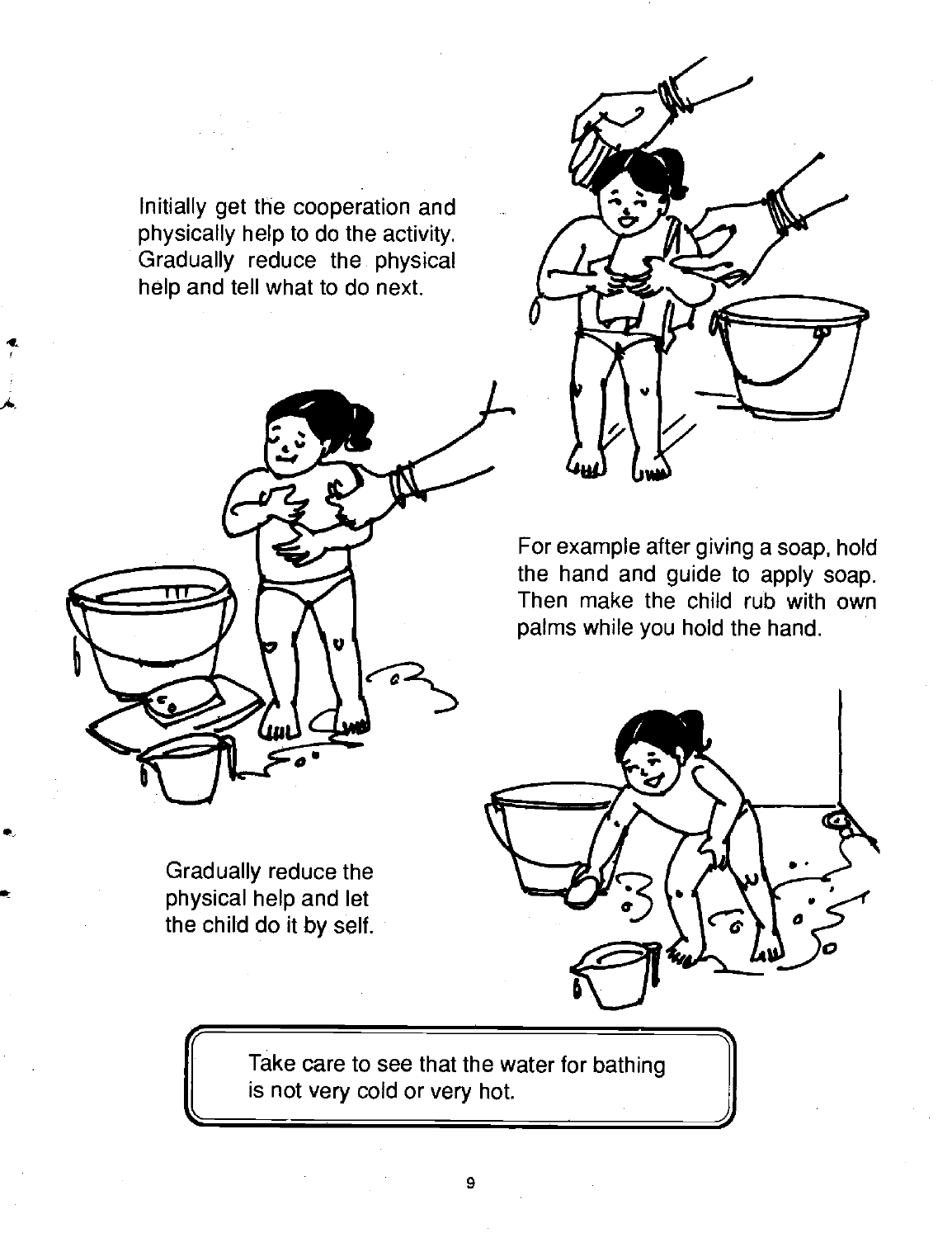Tell which part of the body the child has to apply soap first, and how to proceed. In the same way, the precautions also are to be told and demonstrated. The child has to remember to close eyes when she applies soap on the face.



Appreciate the child's attempts and successbypraising. Insistonwashing properly the unseen parts of body, such as back and neck.

Explain the need for having a bath everyday and keeping the body clean.

Take care to see that the bath room is not slippery.

I)

Good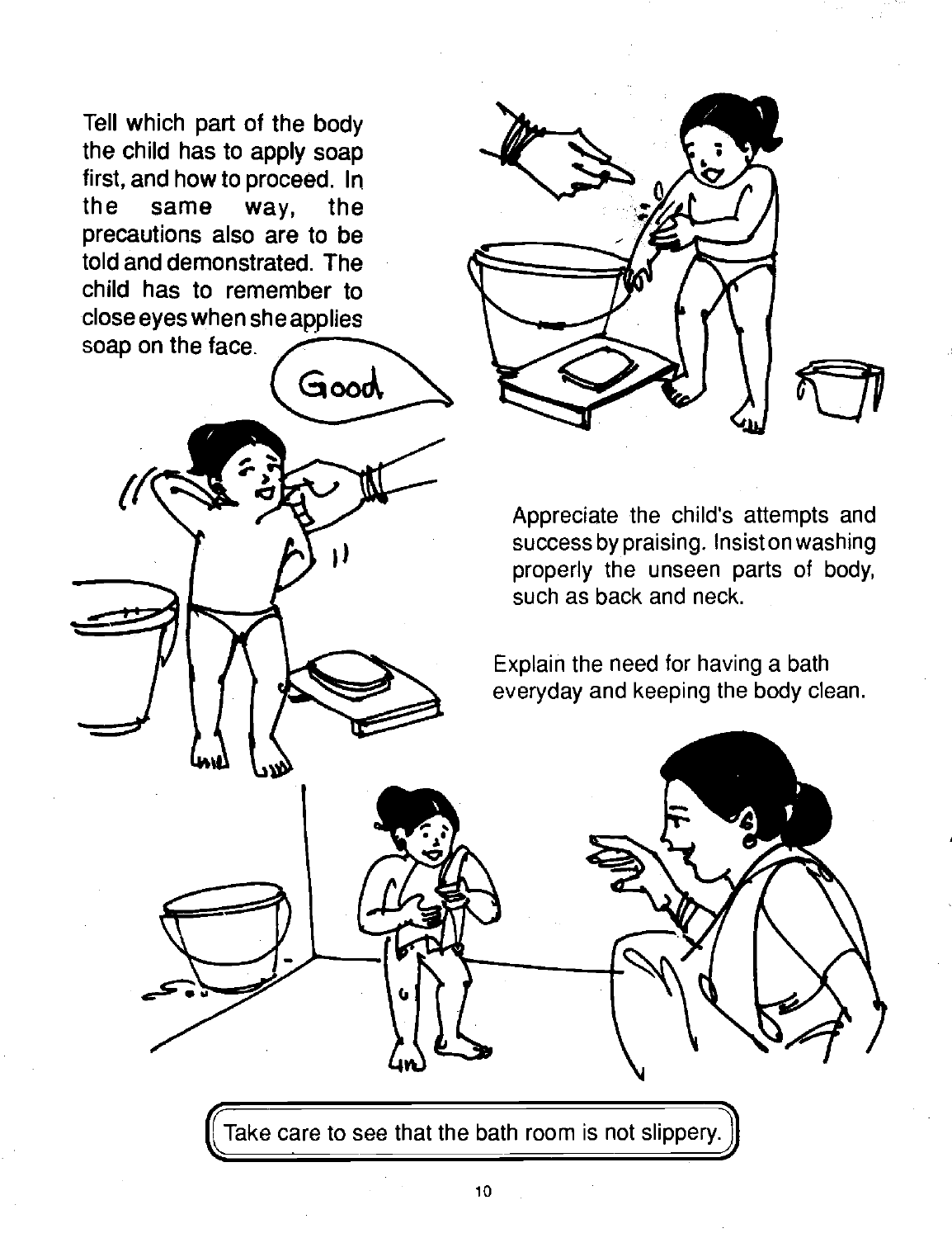#### STEP-BY-STEP TRAINING

<span id="page-16-0"></span>

Applying oil can be introduced depending on the age, ability and need of the boy/girl.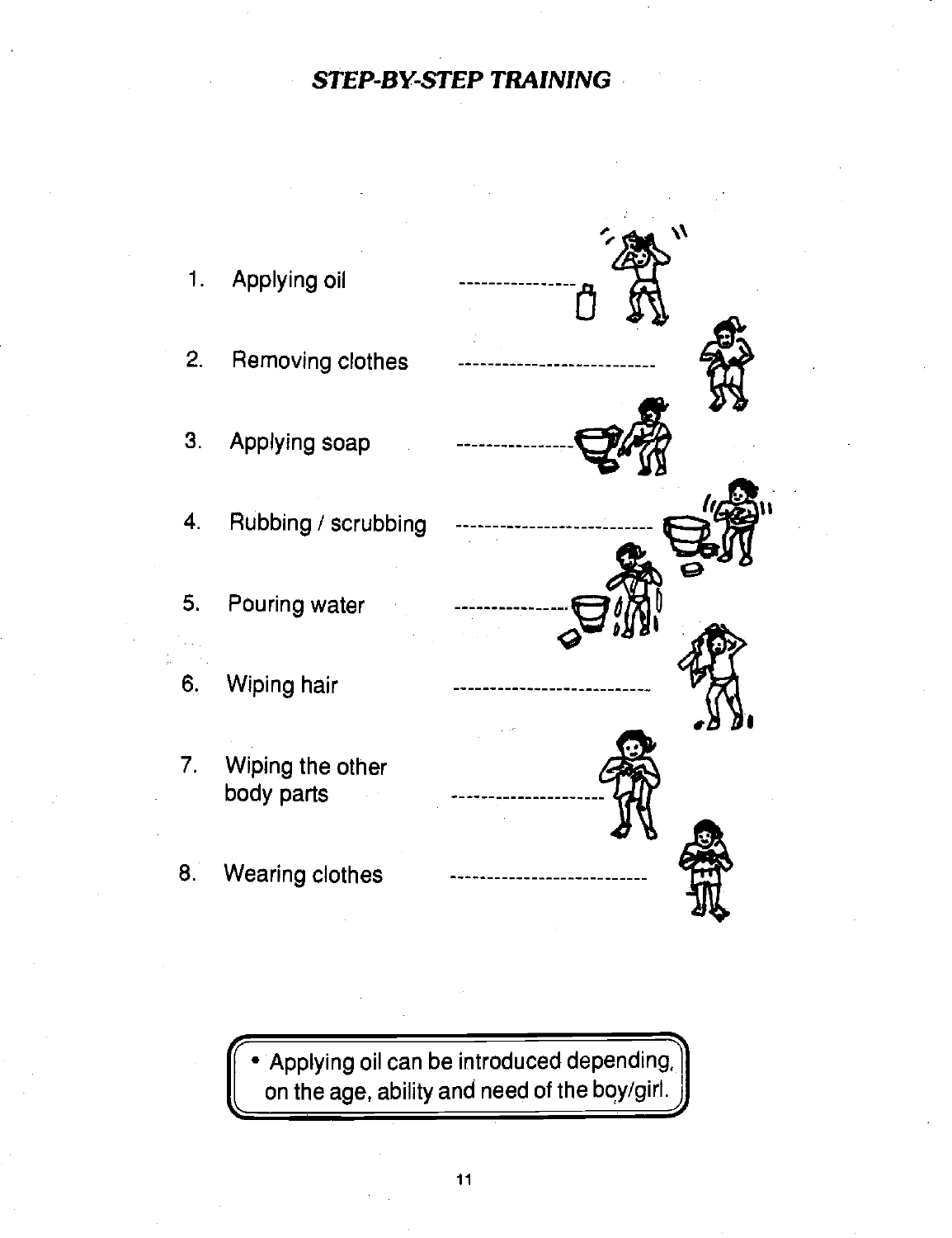#### BATHING IN A BATHING ROOM

<span id="page-17-0"></span>Materials needed: Bathing room, bucket, tap water, shower, soap box with soap, shampoo, towel, mirror.



Let the child identify the materials needed for bathing.

Avoid allowing the ch lid to play in the water for a long time during cold and rainy season.

1)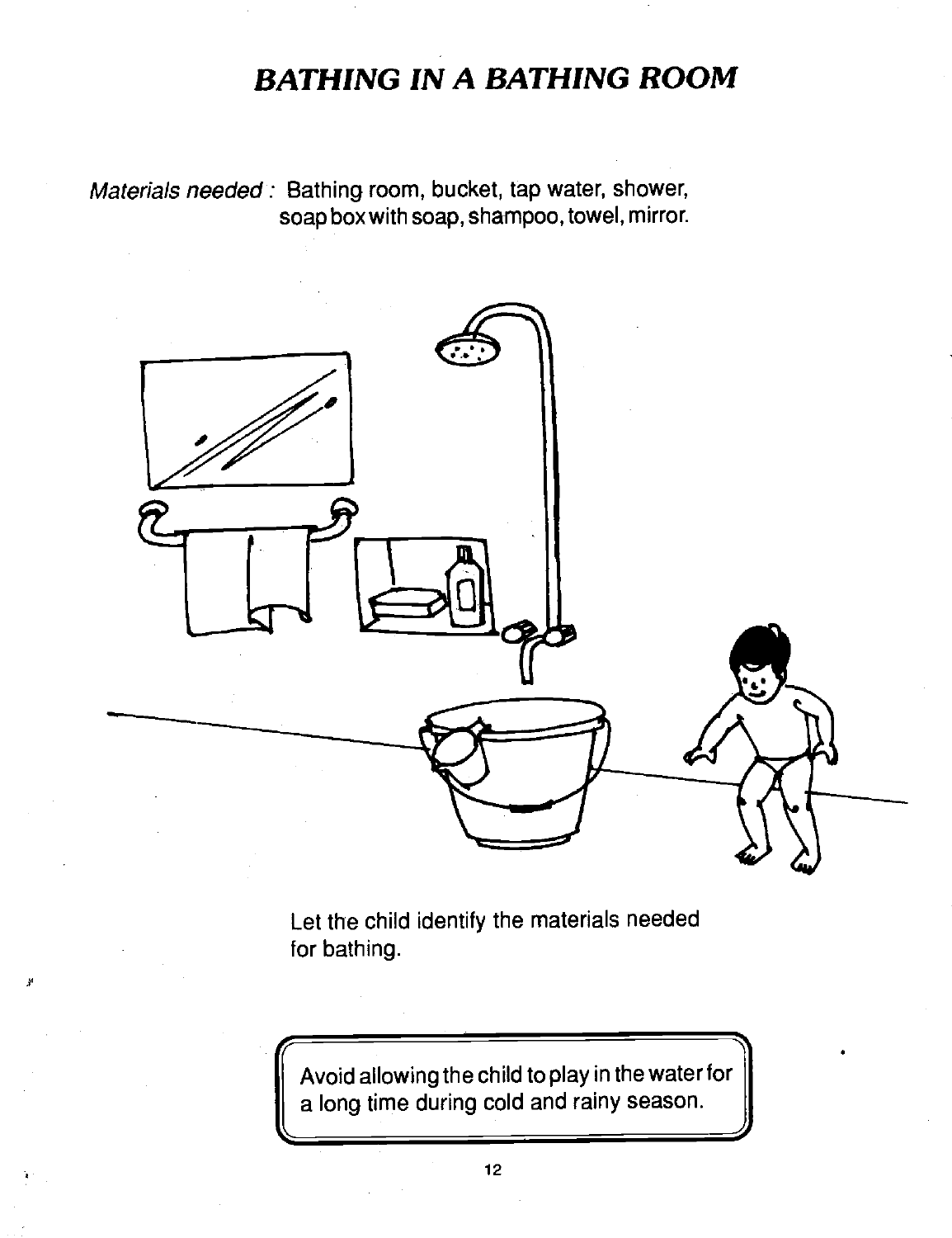#### Step I : Oiling hair

Show the child where the oil bottle  $1<sub>1</sub>$ is kept. Train him to identify the oil bottle from other bottles. Mark clearly on the bottle - 'Hair oil'. If it is a commercially available hair oil bottle, show the same one in TV or magazine advertisements so that it becomes easy to recognize. This aids in reading skills also.





- 2. Demonstrate how to take the oil bottle, open the lid, by the right hand, keeping it in the left hand.
	- Use unbreakable bottles if possible.
	- While training the child, make sure the oil level is very low in the bottle so that spilling and wastage can be avoided.



3. After opening the lid, help to tilt the bottle and pour oil in the left palm.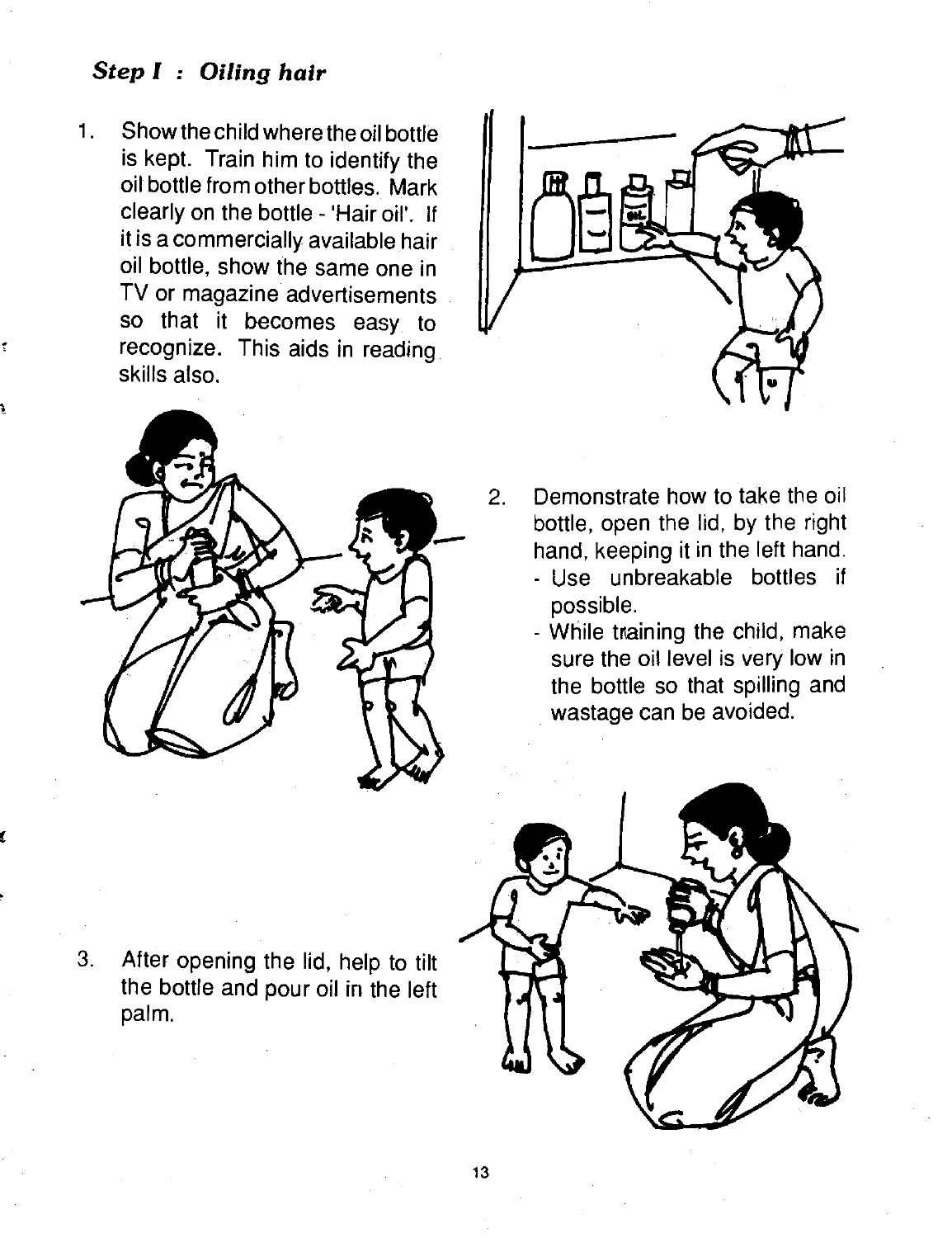4. Tell the child to keep the oil bottle down or on the table and to apply oil on both palms.



6. After oiling the hair properly, guide

and keep it back in the shelf.

to take the lid, close the bottle



- 5. Hold the hands and guide to rub hair by both hands. Tell the child to repeat the procedure 3 to 5 times till the hair is properly oiled.
- - 7. Demonstrate depending on the nature of hair -long/short. Instruct when one has to oil the hair before headbath or combing hair as needed.

find Note: Initially stand in front of mirror, make him cup his right  $\parallel$ hand, hold with your palm and pour a little oil. Physically<br>assist to tilt his hand above the head and rub. hand, hold with your palm and pour a little oil. Physically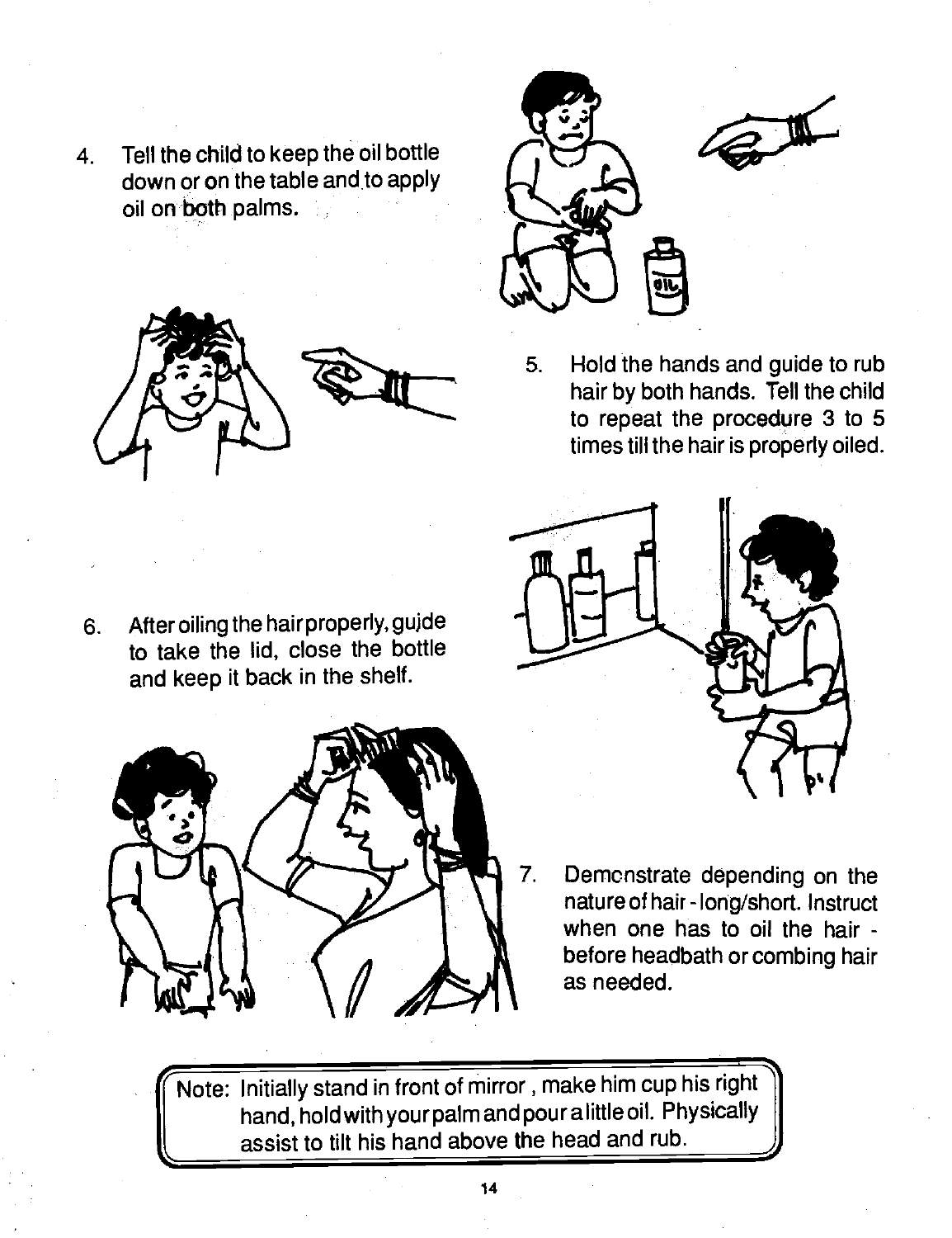#### Step II: Removing dress

- 1. 10 to 15 minutes after oiling hair, tell the child to go to the bathing room.
- Note: Show on clock where the long hand is, and to go for bath when the long hand moves by certain numbers. If the child knows the numbers name the numbers. This assists in teaching time also.





child to check whether necessary things - water, bucket, soap, towel, clothes, mug and shampoo are in the bathing room.

3. Train to close the door and bolt it. If the child is not able to use the bolt properly, instead of bolting, use a stone/bucket which can be kept against the door after entering the bathing room. Initially you go along with the child into the bathroom.

 $\mathbf{I}$ 

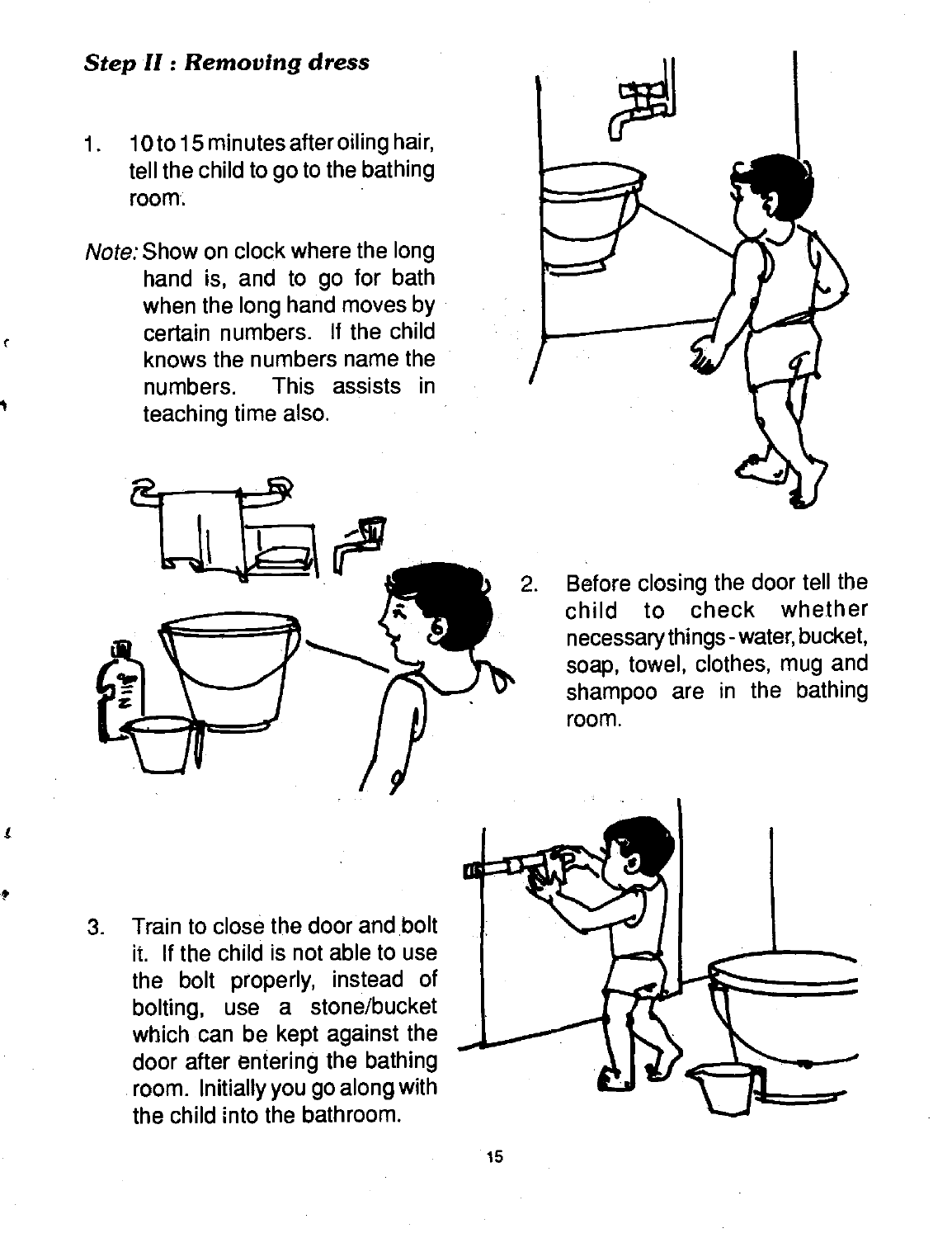4. After closing the door for privacy, tell the child to remove clothes. Show where to keep the dress.



Introduce to the child the sense of  $\|$ privacy from childhood itself.<br>
expansion of the same set of the same set of the same set of the same set of the same set of the same set of the same set of the same set of the same set of the same set of the same set of t

<u>responsi</u>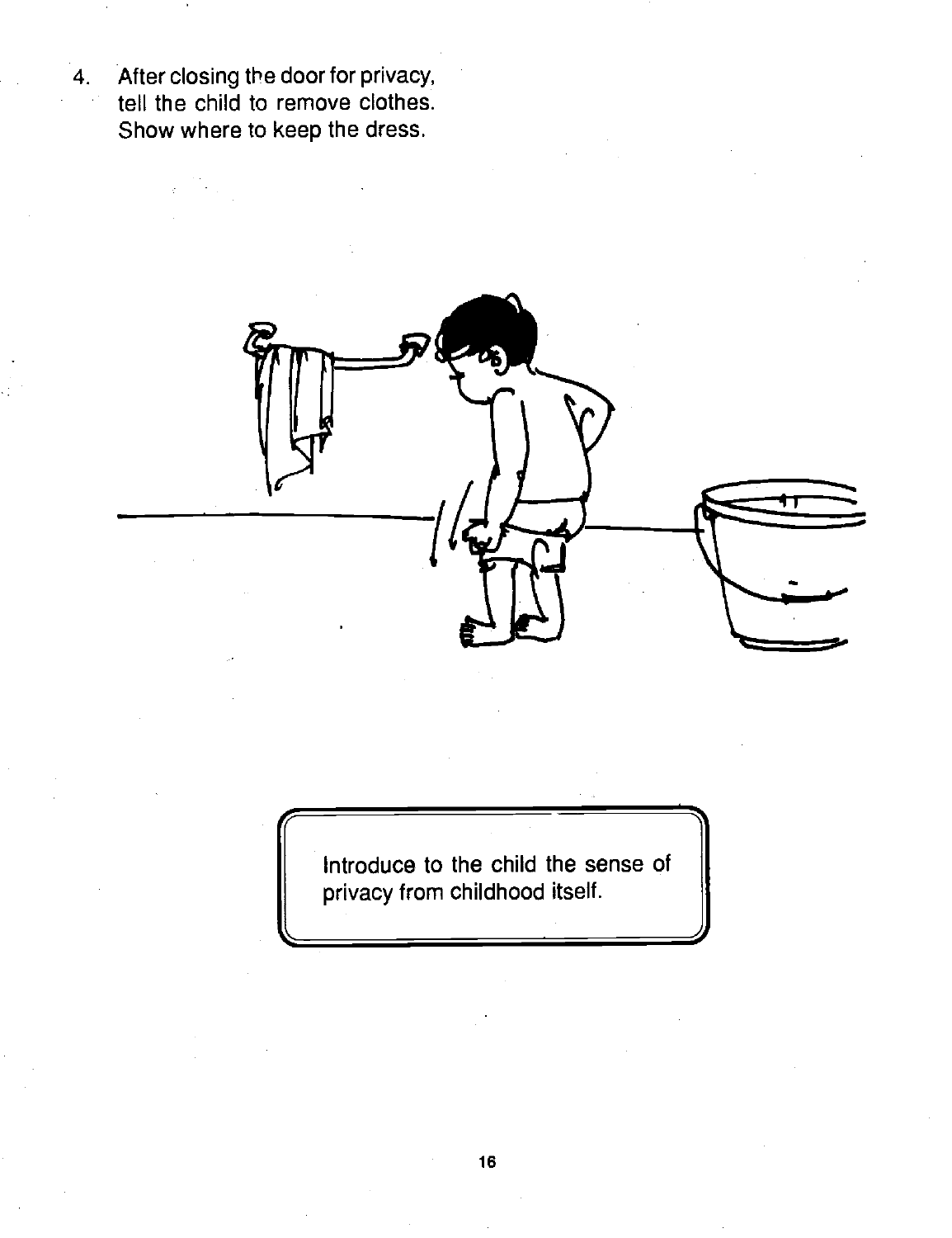#### Step III: Washing hair

Show the child how to open the  $1.$ tap, fill the water and close the J. tap.

2. In case, hot water facility is provided, teach how to add cold water and to check whether it is too hot, before pouring over the body. Usually if the elbow bears the warmth of the water that is the bearable temperature. Therefore show him to dip the elbow in the water. People have their own choice of temperature. In that case let the child. decide or let mother decide initially.





3. If the child is taking head bath, insist on washing the hair first. Tell the child to bend head, take water in the mug, and wet the hair.

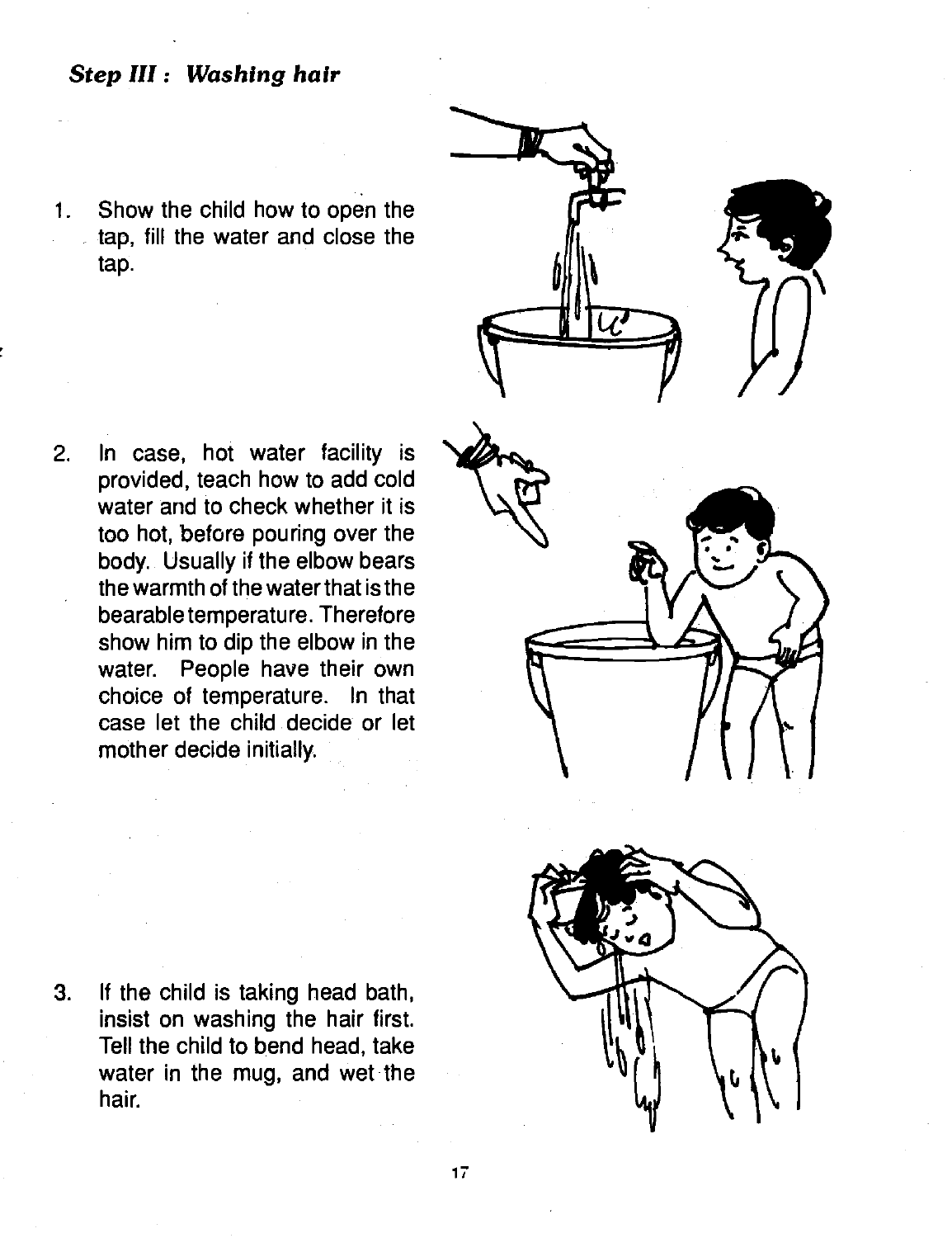4. Guide the child to close the eyes apply soap/shampoo and rub the scalp and hair. While doing so let the mug of water be touching the. foot, so that he does not grope for it with closed eyes.



6. If the child is a girl with long hair, help her to bend down, bring hair to the front, shampoo and wash. Take her towards the mirror in the bathing room, and show how to tie the hair with the towel to dry the hair.



5. After rubbing, tell the child to take water in the mug, pour on the head and wash the soap off. Insist on rubbing the hair while pouring water till the entire soap goes off.



Note: If the family is used to Shikakai or such other things instead of shampoo, train the child to use that accordingly.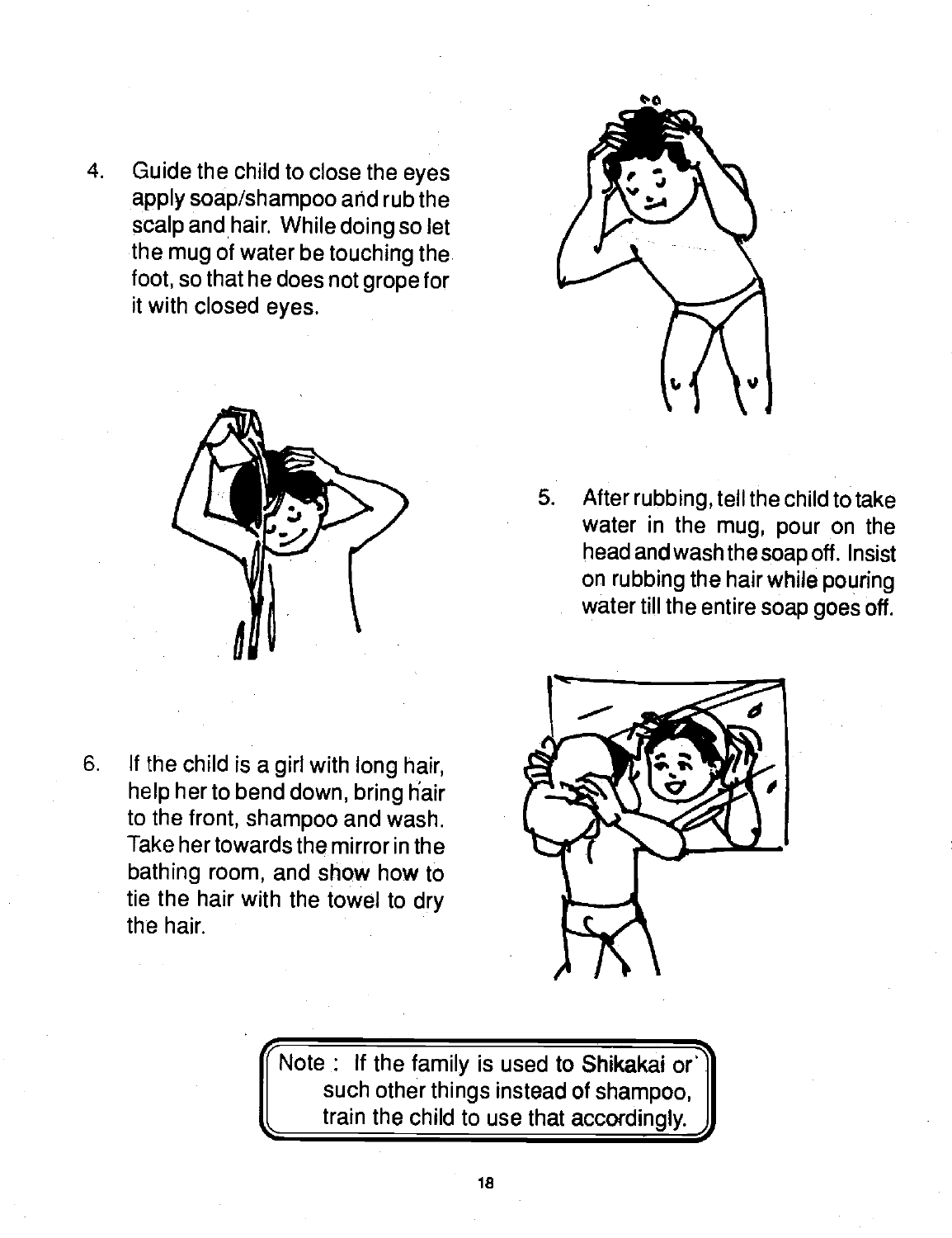#### Step IV: Applying soap and washing face

1. After washing hair, let him wash the face with water.

 $\mathbf{r}$ 





2. After closing the eyes let him apply soap on the face, ears, and back side of ears.

3. After applying soap, guide him to rub the soap on ears and back of ears.





4. Assist him to take water in palms, wash off soap from the face and open eyes.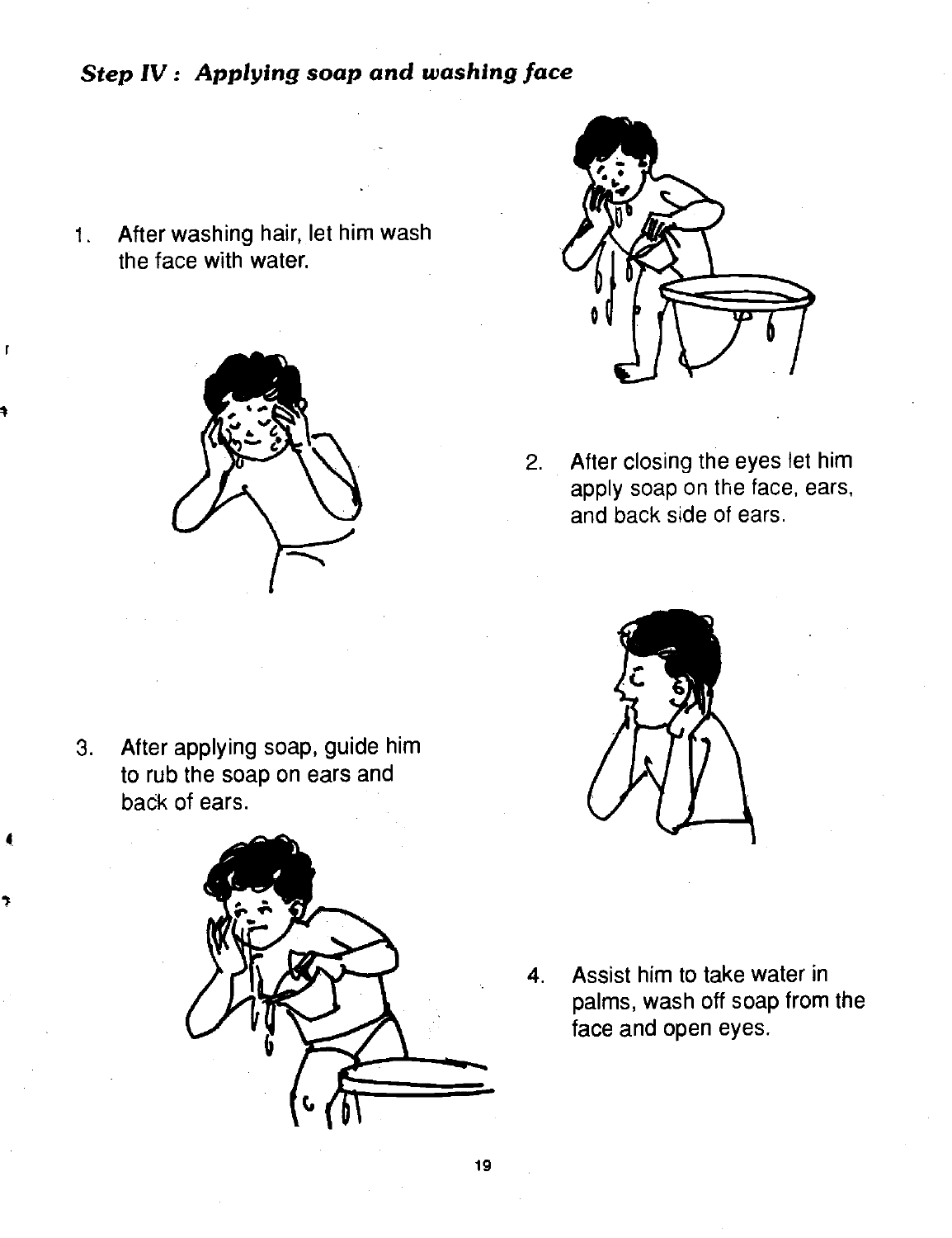#### Step V: Applying soap over the body, rubbing and washing

After washing soap off from the  $1.$ face, tell the child to wet the entire body by either opening the tap of shower or taking water from the bucket. Let him fill the water by opening the tap when the water in the bucket is over.



2. After wetting the body, guide him to apply soap all over the body arms, legs front, back and neck. Insiston applying soap especially at the places which the child misses.





3. Guide the child to rub the arms, front and back, legs and feet, after applying soap.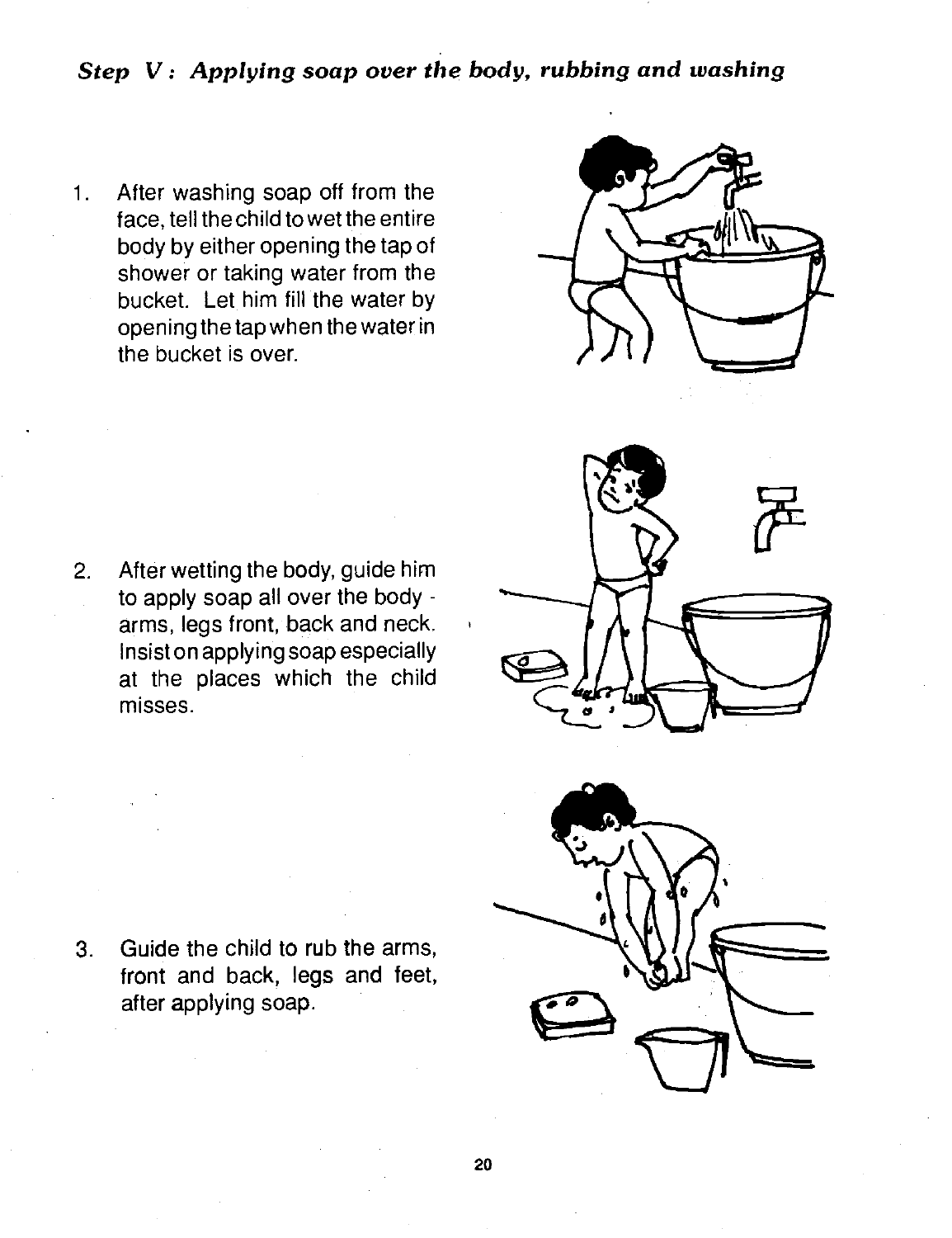4. After rubbing properly, guide the child to pour water, and wash the soap from the entire body.

> 5. If shower is provided in the bathing room, demonstrate how to open the tap, stand under the water and wash off the soap.



The sequence of bathing can be reversed also. It can be body bath first followed by washing hair. The child will learn body bath first easily and then only the hair bath.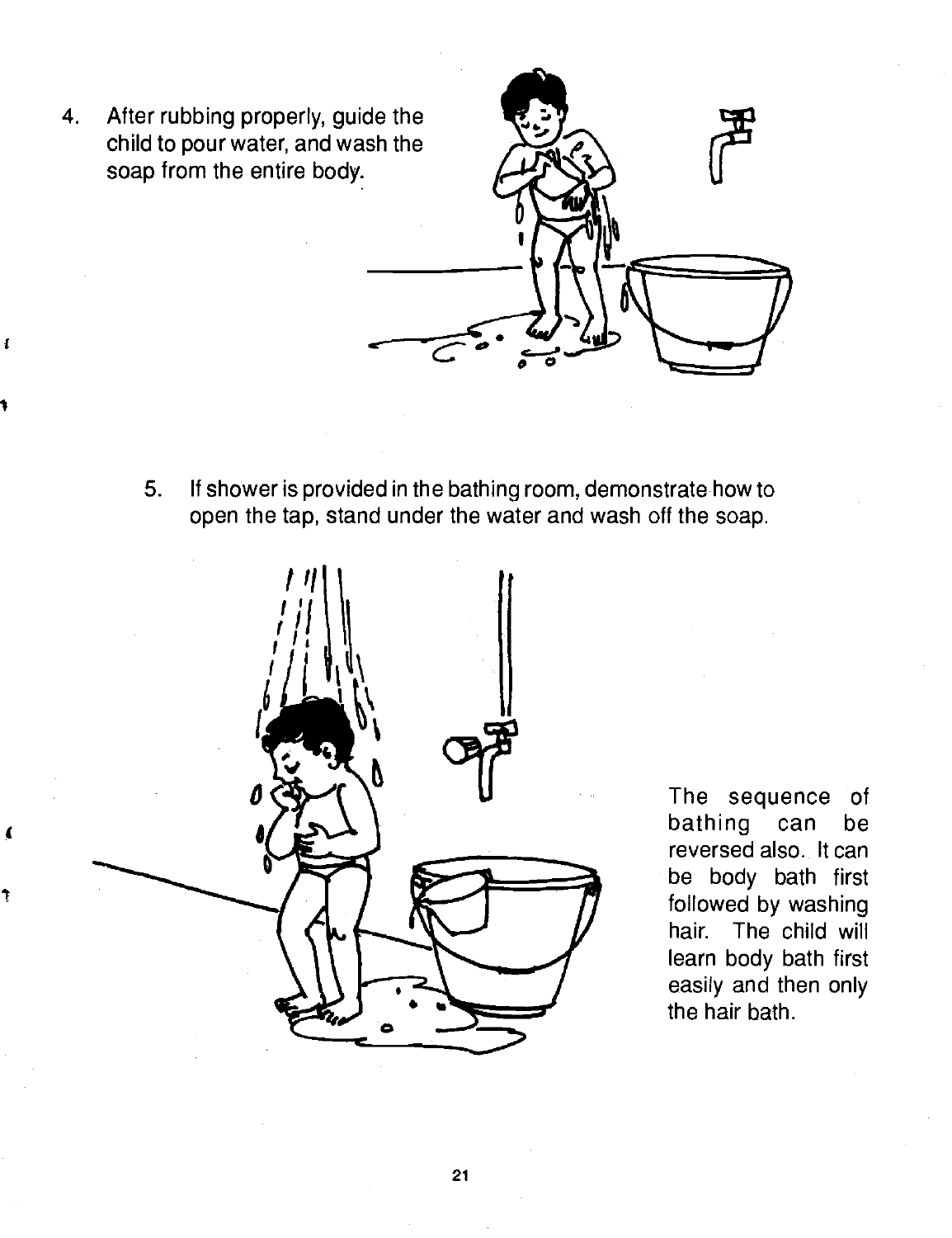#### Step VI: Drying the entire body



Tell the child to take the towel from the peg or bar and wipe the face and body.

2. After wiping the body guide the child to spread the towel on the holder to dry. In the same way guide to keep the soap, and shampoo in proper places.



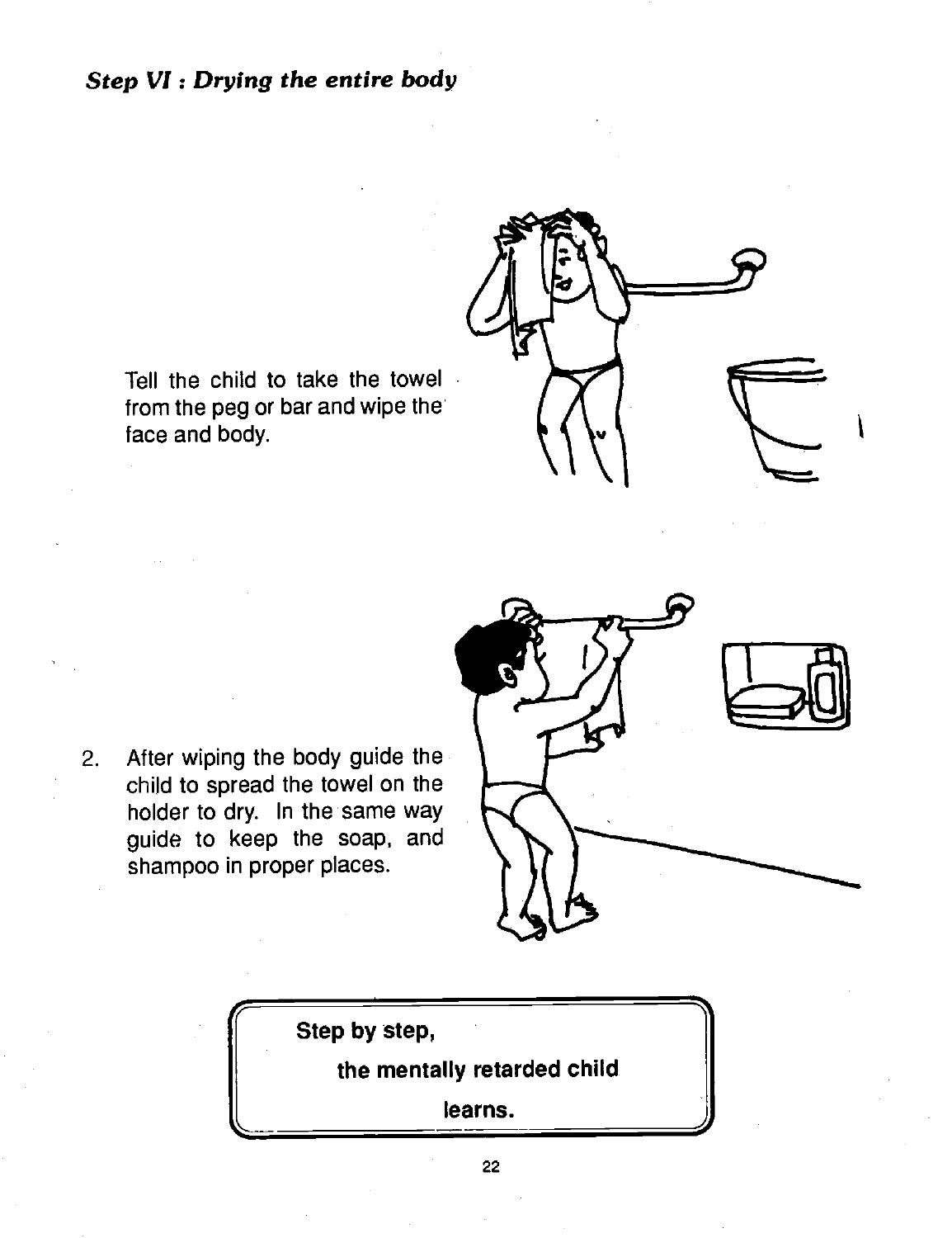#### Step VII : Wearing clothes

Insist that the child wears clothes $\cdot$ before coming out of the bathroom.





2. Assist the child to remove the bolt and open the door.

 $\overline{\phantom{a}}$ 

• In the initial stage, stand near the child and  $\|\cdot\|$ physically guide him to do. Gradually reduce the physical help and tell what to do next. Praise him at every step for his cooperation, attempt and success.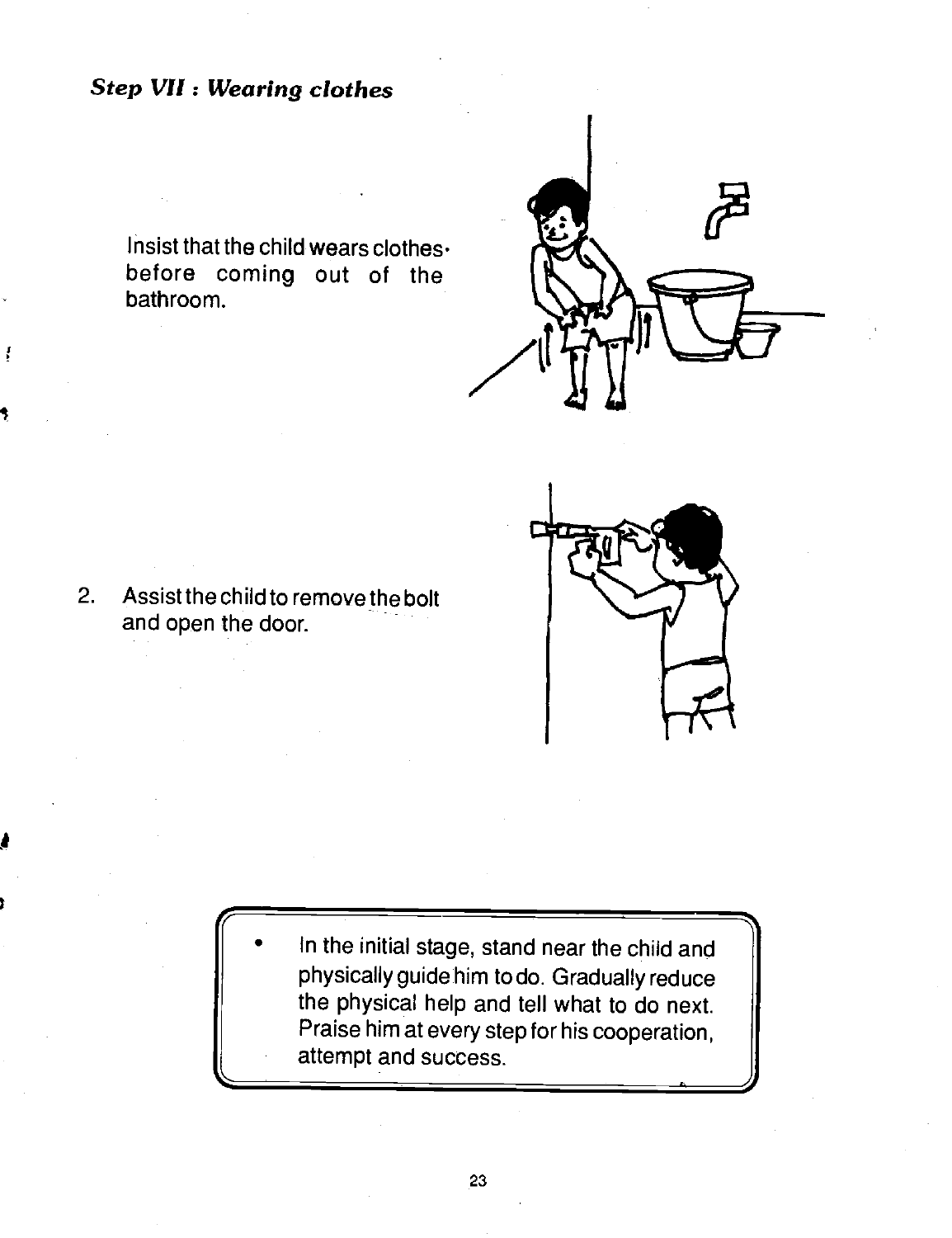#### <span id="page-29-0"></span>Taking bath using water from a bucket

1 In case there is no bathing room, show the place where the child has to go to take bath.



3. Show where to keep the towel. Provide a string tied nearby.



2. Guide the child to get two buckets of water. Let him keep the mug and soap near the bucket.



4. If it is an open place, tell the child not to remove all the dress. Insist on wearing an underwear/cloth.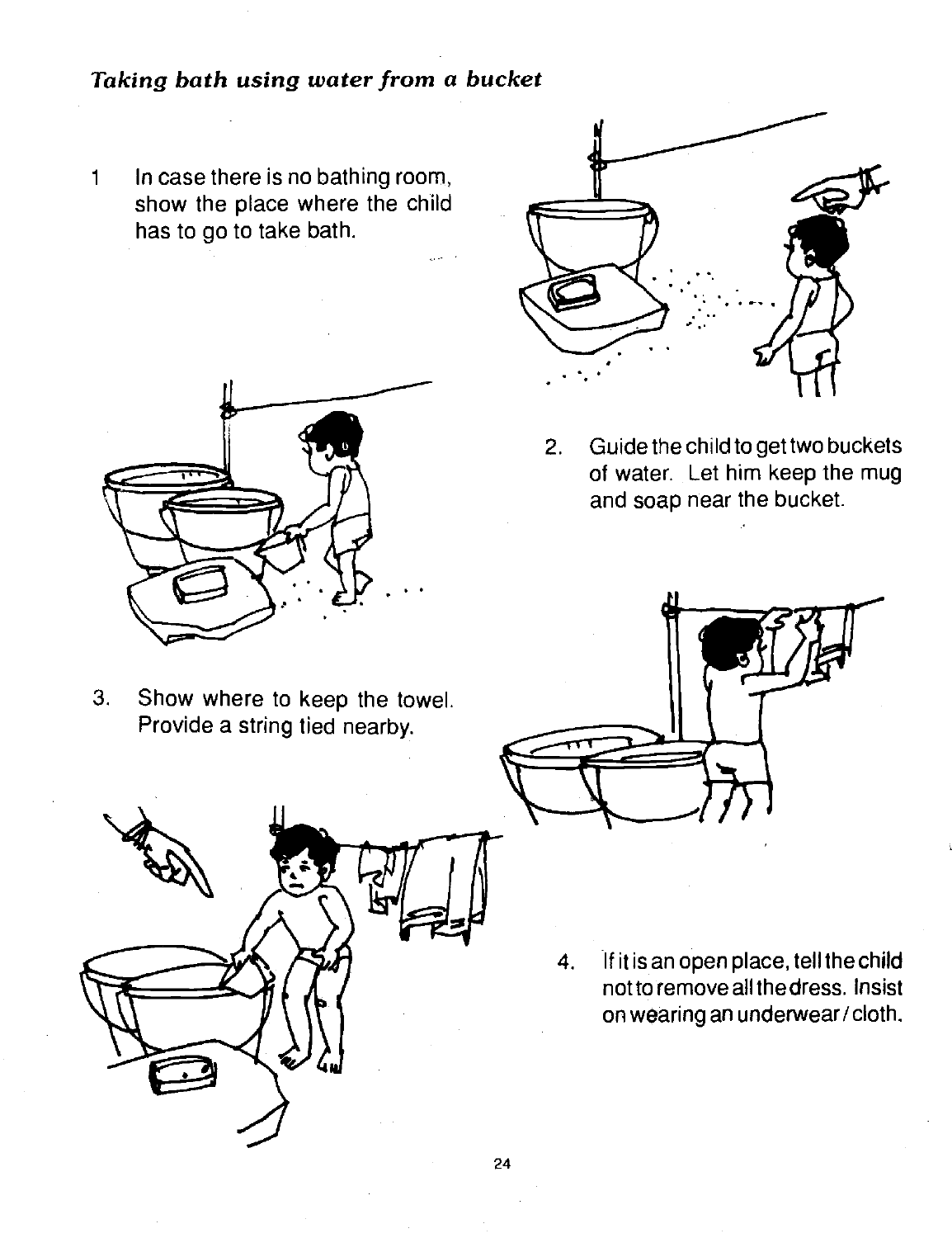5. Follow the steps explained earlier to wet, apply, soap, rub, wash off soap and wipe the entire body.

6. Praise and reward for the child's atempts and success.

l.



 $\overline{U}$